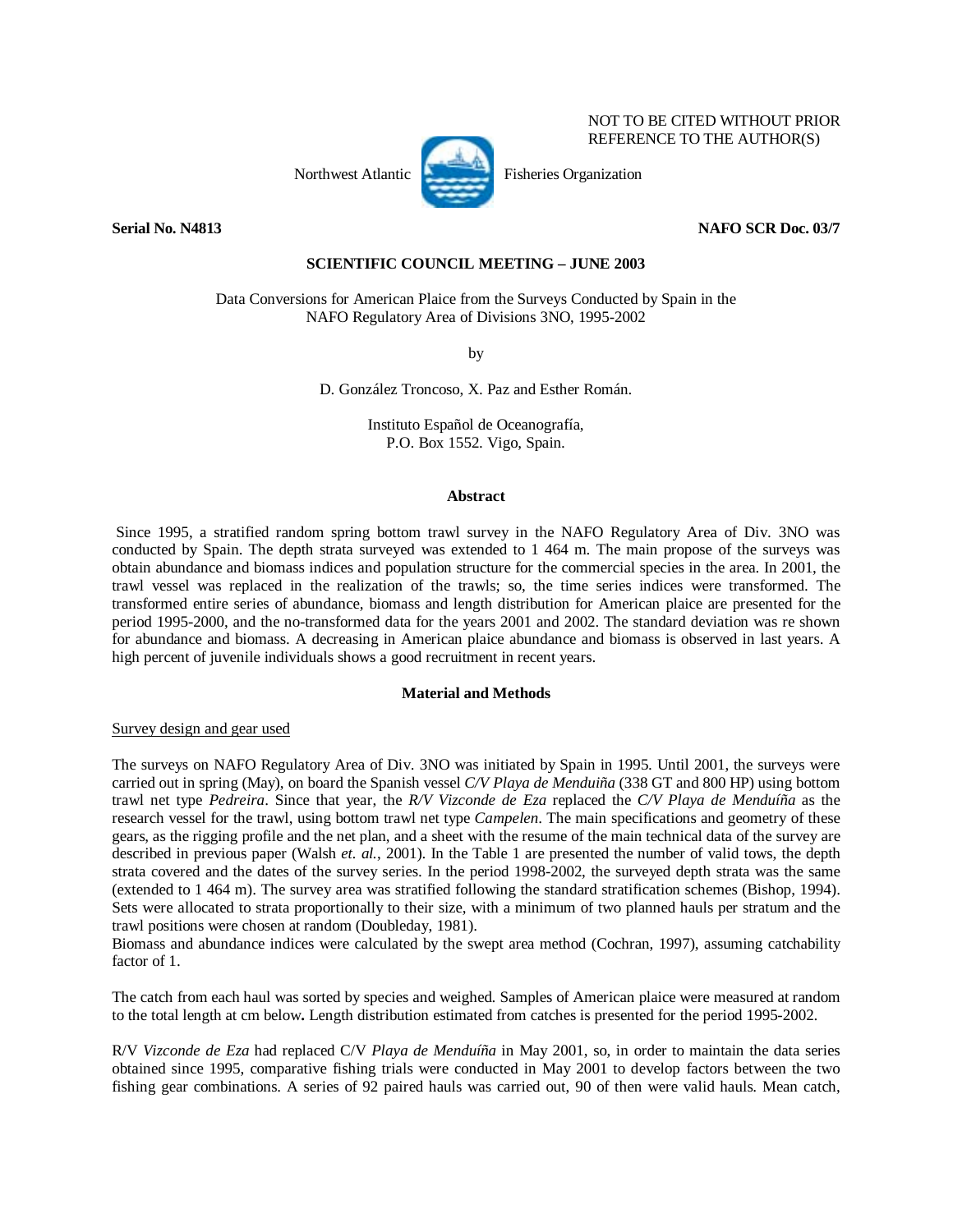stratified mean catch, abundance, biomass and their respective standard deviations, and length distribution, were transformed from C/V *Playa de Menduíña* series to R/V *Vizconde de Eza* series.

#### American plaice stratified mean catches and SD

The mean catch  $(\overline{y}_i)$  and the variance (*Var<sub>i</sub>*) are calculated by stratum by the following formulas:

$$
\overline{y}_i = \sum_{j=1}^{T_i} \frac{y_j}{T_i}, \quad i = 1, \dots, h
$$

$$
Var_i = \sum_{j=1}^{T_i} \frac{(y_j - \overline{y}_i)^2}{T_i - 1}, \quad i = 1, ..., h
$$

where:  $y_j$  is the catch in haul *j* in the stratum

- $T_i$  is the number of hauls in the stratum *i*
- *h* is the total number of strata

and the stratified mean catch ( $\overline{y}_i^{str}$ ) and the stratified variance ( $Var_i^{str}$ ) by stratum are obtained as follow:

$$
\overline{y}_i^{str} = \overline{y}_i n_i, \quad i = 1, ..., h
$$
  

$$
Var_i^{str} = Var_i \frac{n_i^2}{T_i}, \quad i = 1, ..., h
$$

where:  $n_i$  is the area of the stratum *i*,  $i = 1, ..., h$ 

Then the total stratified mean catch  $(\bar{y})$  and the variance (*Var*) by year are calculated according to the formulas:

$$
\overline{y} = \sum_{i=1}^{h} \frac{\overline{y}_i^{str}}{N}
$$

$$
Var = \sum_{i=1}^{h} \frac{Var_i^{str}}{N^2}
$$

where: 1 *h i i*  $N = \sum n$  $=\sum_{i=1}^{\infty} n_i$  is the total area by year

The stratified standard deviation (SD) by year is calculated as the square root of the stratified variance by year.

### Conversion factors

To convert data series it was necessary to calculate the factor power correction (FPC), typically estimated by use of catch per unit of effort (CPUE) observations for the two vessels. In this case, a multiplicative model solved by generalized method by haul was adjusted to convert mean catch, abundance and biomass. Although there are many models to convert the CPUE, we choose one of them that had less error (Wilderbuer *et al.*, 1998, González Troncoso and Paz, 2003).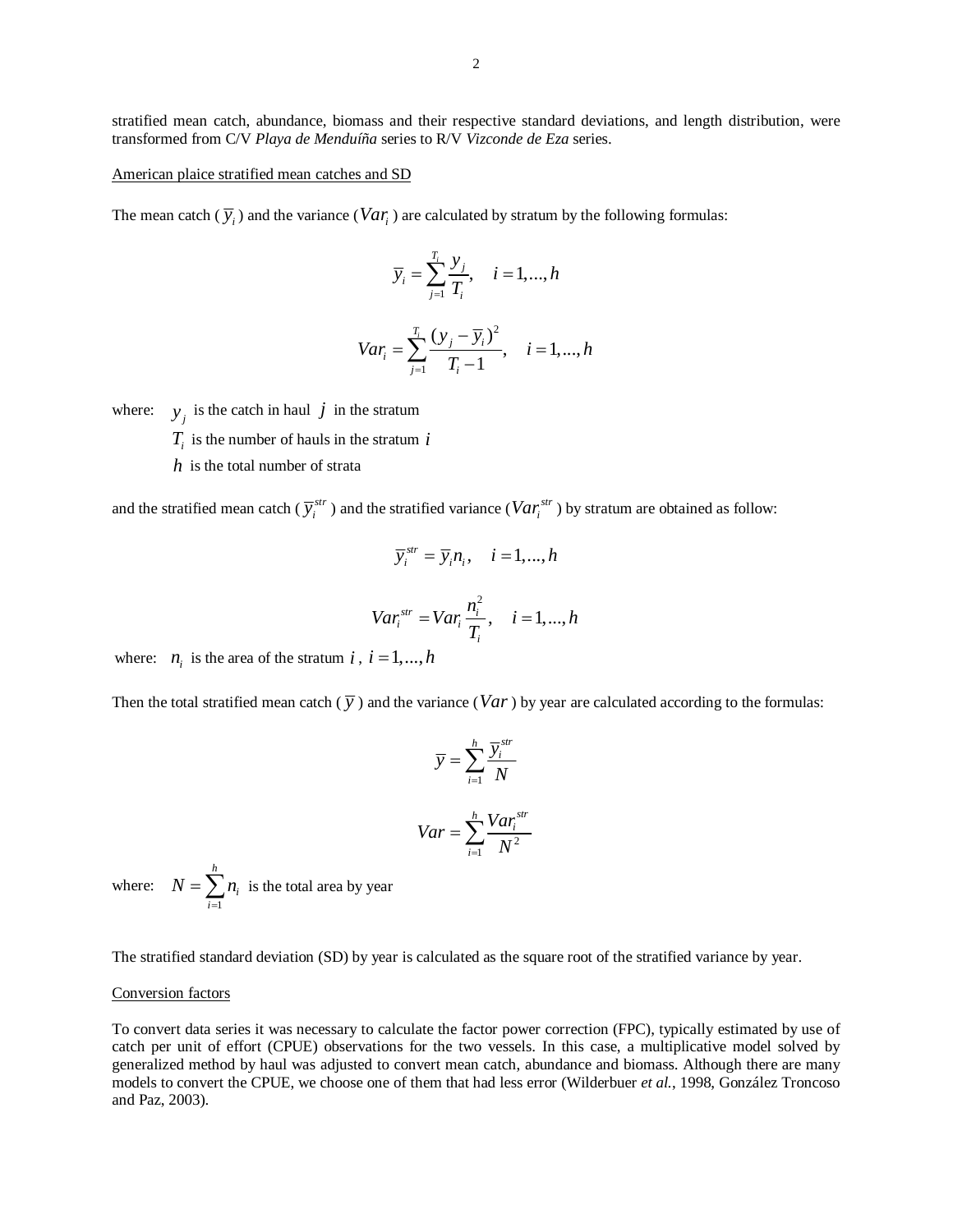Robson (1966) proposed the following multiplicative model to establish the relationship between the CPUEs for the two ships:

$$
CPUE_{ij} = e^{\mu + t_i + h_j + \varepsilon_{ij}}
$$

where:  $t_i$  is the effect of the ship  $i$ ,  $i = 1, 2$ 

- $h_i$  is the effect of the haul *j*, *j* = 1,...,90
- $\mu$  is the model parameter
- $\epsilon$  is the model error

A logarithmic transformation is performed in order to obtain a linear expression:

$$
\ln(CPUE_{ij} + 1) = \mu + t_i + h_j + \varepsilon_{ij}
$$

This equation was adjusted by generalized linear regression assuming the following restrictions necessary to estimate all parameters:

$$
\sum_{i=1}^{2} t_i = 0 \implies t_1 = t = -t_2 \qquad \qquad \sum_{j=1}^{90} h_j = 0
$$

giving the following estimation of the FPC (Sissenwine and Bowman, 1978):  
\n
$$
FPC = \frac{CPUE_2}{CPUE_1} = e^{2t(1+0.5s^2)}
$$
\n(1)

where  $s^2$  is the variance obtained in the estimate of  $t$ .

This model was apply to convert mean catches, abundance and biomass.

In the other hand, to convert the length distribution, the following multiplicative model, proposed by Warren (1997) was adjusted:

$$
Ratio = \alpha l^{\beta} e^{\delta l}
$$

where:  $Ratio = \frac{Campelen Catch}{Pedreira Catch}$  by length (2)

*l* is the length  $\alpha$ ,  $\beta$  and  $\delta$  are the estimated parameters.

For more details, see Paz *et al.* (2002).

## Data series

For 1995-2000, transformed C/V *Playa de Menduíña* data series are presented. For 2002, original R/V *Vizconde de Eza* data series are presented. In 2001, the deeper strata were not surveyed by the calibration experience. As the objective is to have data in all the strata surveyed last years, to obtain the more annual homogeneity possible in the series, in the no surveyed strata by the R/V *Vizconde de Eza* the transformed C/V *Playa de Menduíña* data are put.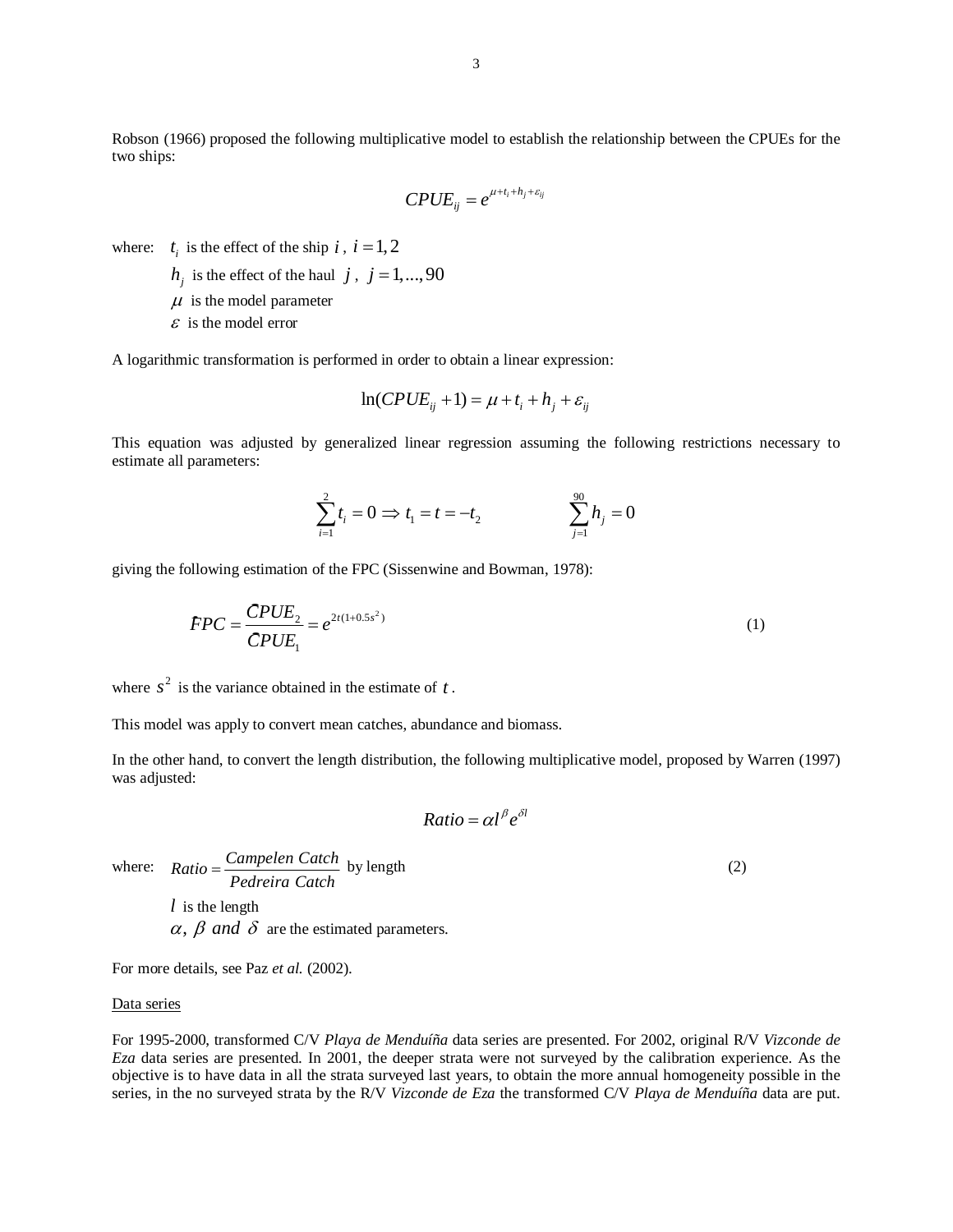This was made to mean catch, stratified mean catch, abundance and biomass. In this way, in the strata surveyed the original R/V *Vizconde de Eza* data are presented and in the strata not surveyed the transformed C/V *Playa de Menduíña* are offered.

### **Results**

#### American plaice Catches

To convert mean catches, the CPUE was adjusted in model (1), giving the  $FPC_{bio} = 0.34181895$ .

The American plaice mean catches by stratum are presented in Table 2, included swept area, number of hauls and SD. American plaice stratified mean catches and its SD are presented in Table 3. Data from year 1995 are added, although in that year a few sets were made, so it is not representative. The American plaice indices show an increasing until 2000, and a decreasing in the last two years (Fig. 1). The decreasing in 1997 value should be related to changes in the American plaice distribution.

### American plaice Abundance and Biomass

To convert biomass, the CPUE was adjusted in model (1), giving the *FPC*<sub>bio</sub>=0.34181895. To adjust the Fo convert biomass, the CPUE was adjusted in model (1), giving the  $FPC_{bio} = 0.34181895$ . To additional represent to ferror was adjusted in the same model, obtained  $FPC_{ab} = 0.44666399$ .

Following the recommendations of the 2000 Scientific Council Meeting, the entire time series (1995-2002) of abundance and biomass and their SD estimates of American plaice are presented (updated) in Table 4 and Table 5, respectively. As in stratified mean catches, the abundance table shows an increasing in the survey estimates until 2000, and a decreasing since that year (Fig. 2), and quit the same occurs to biomass (Fig. 3). Anyway, the decreasing in abundance is quite less than in biomass. It shows that although the number of individual has increased, its weight has fell.

### American plaice Length Distribution

The result of model (2) to American plaice was the following (for more details, see Paz  $et al., 2002$ ) (cf = conversion factor):

For  $l \le 12$  : cf = 9 For  $13 \le l \le 21$ : cf = 0.63 For  $22 \le l \le 51$ : cf = exp(13.3892-5.722ln(*l*)+0.1521*l*) For  $52 \le l$  : cf = 0.4

In Table 6 is shown American plaice length distribution per thousand, besides the sampled size and its catch for the period 1995-2002, and in Table 7 is presented the length distribution in estimated numbers for 1999-2002. In Fig. 4 and Fig. 5 we can see the length distribution evolution along the years. The presence of juveniles (length ≤20 cm.) is increasing in the last years, although in 2002 there is a decreasing in all the length classes. The evolution of males and females is almost the same in the period 1999-2002 (Fig. 6). The presence of juveniles individuals increasing in the last years (Fig. 7). These high presence of juveniles individuals indicates the recruitment of a new class-year with a size higher than last years average. The increase of this new class-year may contribute to the recovery of the stock. It would be necessary other studies to determinate the size and the quantitative importance of this year-class.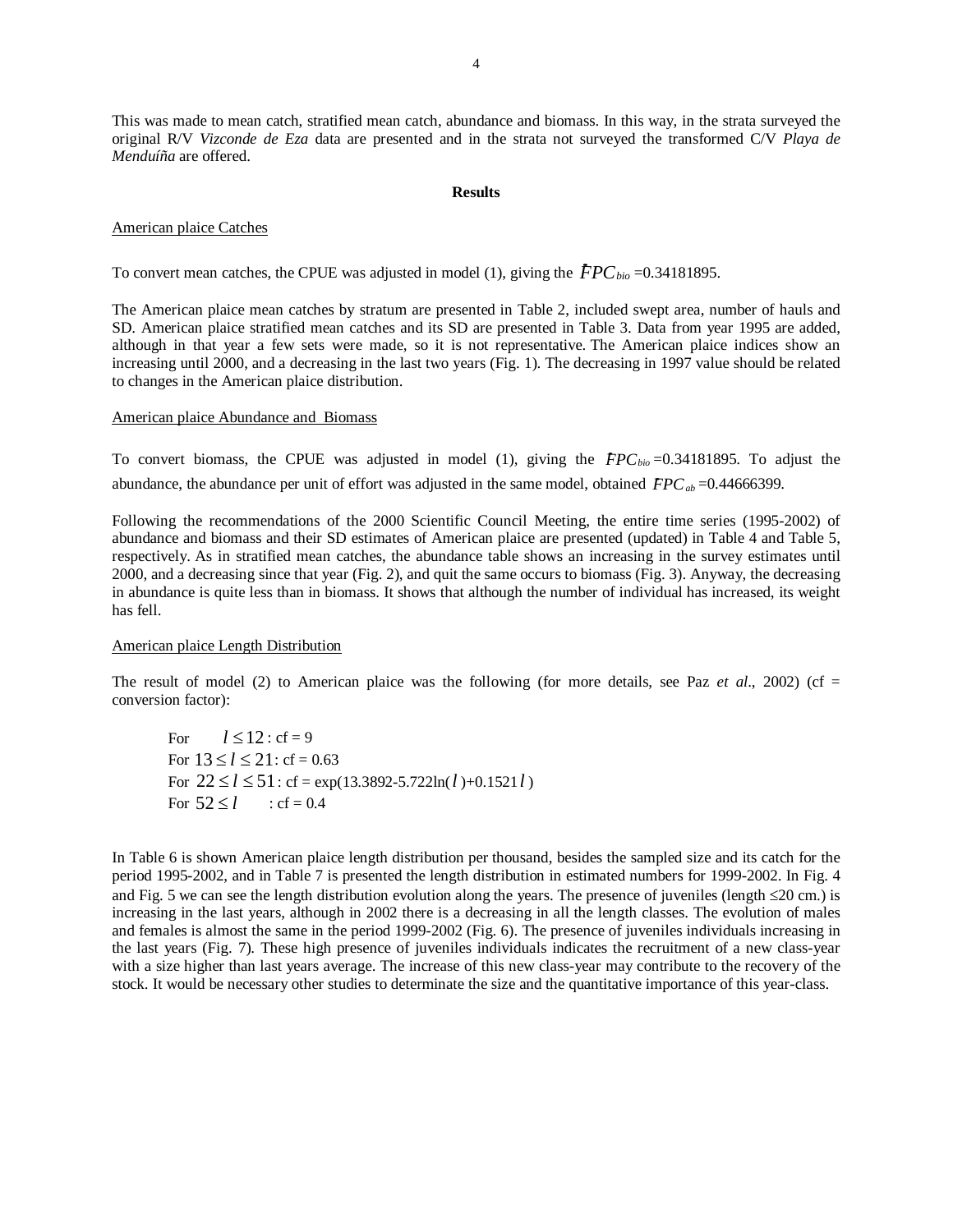# **References**

- BISHOP, C.A., 1994. Revisions and additions to stratification schemes used during research vessel surveys in NAFO subareas 2 and 3*. NAFO SCR Doc*., No 43, Serial No, N2413, 23 p.
- COCHRAN, W.G., 1997. Sampling techniques. J. Wiley and Sons, N.Y., 428 p.
- DOUBLEDAY, W.G., 1981. Manual on groundfish surveys in the Northwest Atlantic. *NAFO Sci. Coun. Studies*, **2**, 55.
- GONZÁLEZ TRONCOSO, D. and X. PAZ, 2003. Testing methods for estimating the Factor Power Correction obtained from the comparative Fishing Trial: C/V *Playa de Menduíña* versus R/V *Vizconde de Eza*. *NAFO SCR Doc*., No. 5, Serial No. N4811, 8 p.
- PAZ, X., D. GONZÁLEZ TRONCOSO and P. DURÁN MUÑOZ, 2002. Comparative Exercise between the C/V *Playa de Menduíña* and the R/V *Vizconde de Eza* in the NAFO Divisions 3NO in May 2001. *NAFO SCR Doc*., No. 5, Serial No. N4603, 25 p.
- ROBSON, D. S., 1966. Estimation of the relative fishing power in individual ships. Res. Bull. Int. Comm. N. *W. Atl. Fish*., **3**: 5-14
- SISSENWINE, M. P. and E. W. BOWMAN, 1978. An analysis of some factors affecting the catchabality of fish by bottom trawls. *ICNAF Res. Bull*., **13**: 81-97
- WALSH, J.S., X. PAZ and P. DURÁN, 2001. A preliminary investigation of the efficiency of Canadian and Spanish Survey bottom trawls on the Southern Bank*. NAFO SCR Doc*., No. 74, Serial No. N4453, 18 p.
- WARREN, W. G., 1997. Report on the comparative fishing trial between the *Gadus Atlantica* and *Teleost*. *NAFO Sci. Coun. Studies*, **29**: 81-92
- WILDERBUER, T. K., R. F. KAPPENMAN and D. R. GUNDERSON, 1998. Analysis of fishing power correction factor estimates from a trawl comparison experiment. *N. Am. J. Fish. Manage*, **18**: 11-18.

| Year | Vessel                | Valid tows | Depth strata covered (m) | Dates           |
|------|-----------------------|------------|--------------------------|-----------------|
| 1995 | C/V Playa de Menduíña | 77         | $>56-731$                | May 18-May 29   |
| 1996 | C/V Playa de Menduíña | 112        | $>56-1098$               | May 07-May 24   |
| 1997 | C/V Playa de Menduíña | 128        | $>56-1280$               | April 26-May 18 |
| 1998 | C/V Playa de Menduíña | 124        | $>56-1464$               | May 06-May 26   |
| 1999 | C/V Playa de Menduíña | 114        | $>56-1464$               | May 07-May 26   |
| 2000 | C/V Playa de Menduíña | 118        | $>56-1464$               | May 07-May 28   |
| 2001 | R/V Vizconde de Eza   | 83         | $>$ 56-1116              | May 05-May 23   |
| 2002 | R/V Vizconde de Eza   | 125        | $>$ 56-1464              | April 29-May 19 |

**TABLE 1.** Spanish spring bottom trawl surveys on NAFO Div. 3NO: 1995-2002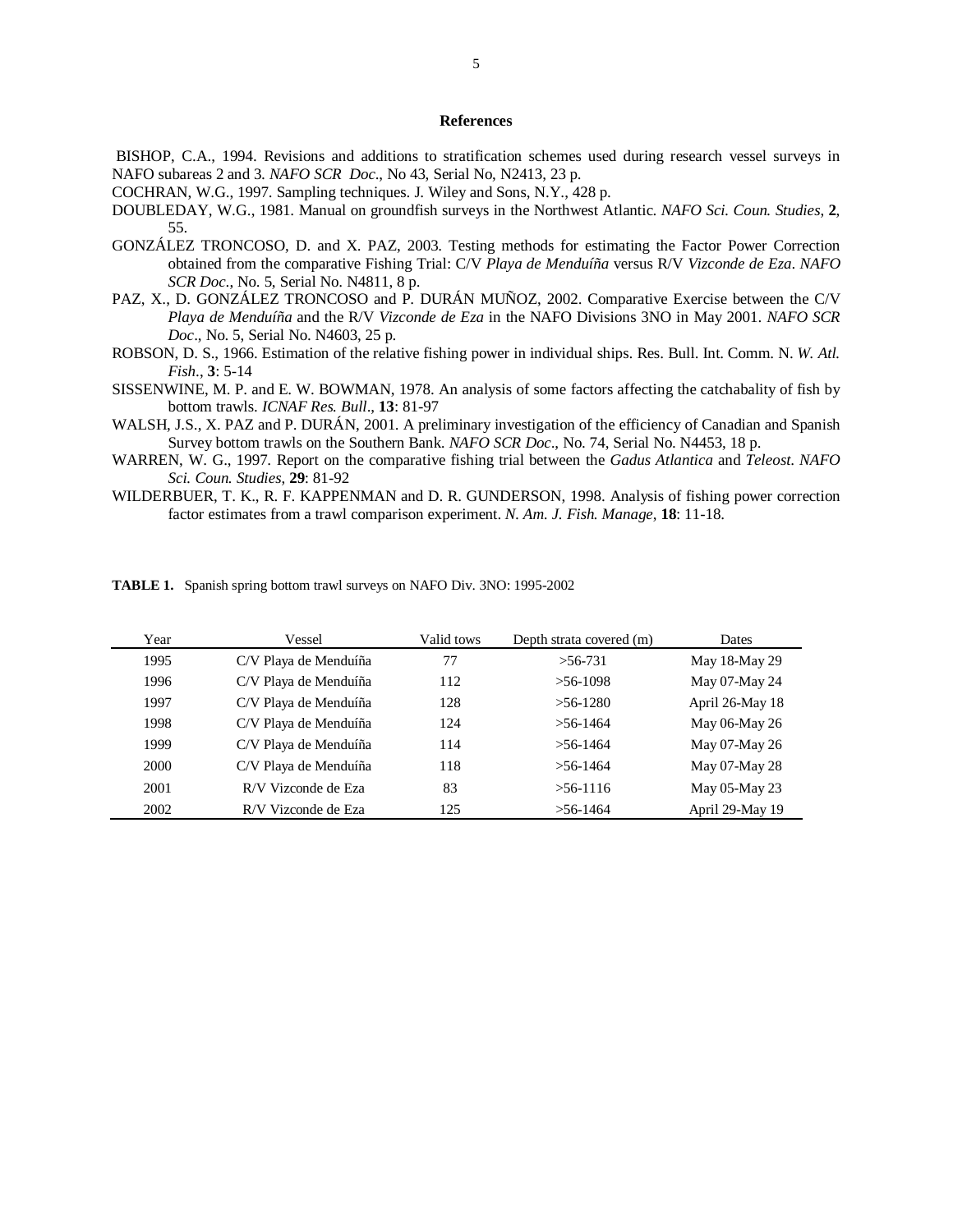**TABLE 2.-** Swept area, number of hauls and American Plaice mean catch (Kg) and SD (\*\*) by stratum. Spanish Spring Survey on NAFO Div. 3NO: 1995-2002. Swept area in square miles. n.s. means stratum not surveyed. 1995-2000 data are transformed C/V *Playa de Menduíña* data, and 2001-2002 data are original from R/V *Vizconde de Eza*. In 2001, (\*) indicates transformed data from C/V *Playa de Menduíña*.

|         |        | 1995             |            |           |        |                  | 1996       |           | 1997   |                |            | 1998                     |        |                         |            |              |
|---------|--------|------------------|------------|-----------|--------|------------------|------------|-----------|--------|----------------|------------|--------------------------|--------|-------------------------|------------|--------------|
| Stratum | Swept  | Tow              | A. Plaice  | A. Plaice | Swept  | Tow              | A. Plaice  | A. Plaice | Swept  | Tow            | A. Plaice  | A. Plaice                | Swept  | Tow                     | A. Plaice  | A. Plaice    |
|         | area   | number           | Mean catch | <b>SD</b> | area   | number           | Mean catch | <b>SD</b> | area   | number         | Mean catch | <b>SD</b>                | area   | number                  | Mean catch | $\rm SD$     |
| 353     | 0.0353 | 3                | 78.08      | 46.077    | 0.0371 | 3                | 237.56     | 34.585    | 0.0480 | $\overline{4}$ | 52.73      | 27.575                   | 0.0465 | $\overline{4}$          | 294.56     | 114.142      |
| 354     | 0.0353 | 3                | 137.05     | 72.968    | 0.0319 | 3                | 142.54     | 45.782    | 0.0233 | $\sqrt{2}$     | 37.55      | 20.279                   | 0.0356 | $\mathfrak{Z}$          | 419.38     | 160.948      |
| 355     | n.s.   | n.s.             | n.s.       | n.s.      | 0.0221 | $\mathbf{2}$     | 60.67      | 27.312    | 0.0233 | $\sqrt{2}$     | 15.42      | 5.076                    | 0.0221 | $\mathbf{2}$            | 148.04     | 146.133      |
| 356     | n.s.   | n.s.             | n.s.       | n.s.      | 0.0203 | $\mathbf{2}$     | 8.51       | 0.725     | 0.0225 | $\mathbf{2}$   | 8.96       | 4.544                    | 0.0221 | 2                       | 15.64      | 5.873        |
| 357     | 0.0109 | 1                | 9.69       | $\sim$    | 0.0218 | $\mathfrak{2}$   | 7.05       | 7.070     | 0.0443 | $\overline{4}$ | 2.04       | 1.155                    | 0.0240 | 2                       | 2.56       | 0.532        |
| 358     | 0.0319 | 3                | 24.63      | 14.603    | 0.0319 | 3                | 8.02       | 5.033     | 0.0563 | 5              | 4.89       | 4.854                    | 0.0236 | 3                       | 7.40       | 1.391        |
| 359     | 0.0345 | 3                | 62.91      | 69.261    | 0.0548 | 5                | 49.52      | 24.370    | 0.0690 | 6              | 33.11      | 17.340                   | 0.0698 | 6                       | 218.32     | 219.578      |
| 360     | 0.3563 | 31               | 38.77      | 31.114    | 0.3761 | 31               | 79.16      | 47.645    | 0.3754 | 32             | 28.74      | 19.611                   | 0.2561 | 25                      | 118.21     | 71.299       |
| 374     | 0.0225 | $\boldsymbol{2}$ | 3.61       | 3.275     | 0.0233 | $\boldsymbol{2}$ | 12.75      | 1.837     | 0.0353 | 3              | 9.23       | 3.485                    | 0.0353 | $\mathfrak{Z}$          | 4.40       | 0.996        |
| 375     | 0.0225 | $\sqrt{2}$       | 2.34       | 1.402     | 0.0229 | $\mathbf{2}$     | 27.79      | 28.521    | 0.0116 | $\mathbf{1}$   | 2.03       | $\sim$                   | 0.0345 | 3                       | 6.52       | 3.903        |
| 376     | 0.1729 | 15               | 6.12       | 1.895     | 0.1650 | 14               | 33.27      | 26.717    | 0.1583 | 14             | 13.78      | 9.609                    | 0.0930 | 10                      | 91.16      | 80.562       |
| 377     | 0.0221 | $\sqrt{2}$       | 8.73       | 4.544     | 0.0229 | $\mathbf{2}$     | 25.91      | 9.330     | 0.0116 | $\mathbf{1}$   | 23.04      | $\sim$                   | 0.0229 | $\sqrt{2}$              | 51.87      | 65.622       |
| 378     | 0.0435 | $\overline{4}$   | 12.26      | 0.746     | 0.0330 | 3                | 10.77      | 3.358     | 0.0210 | $\overline{c}$ | 2.05       | 1.740                    | 0.0120 | $\mathbf{2}$            | 5.74       | 2.417        |
| 379     | 0.0221 | $\mathfrak{2}$   | 14.40      | 13.982    | 0.0113 |                  | 7.55       | $\omega$  | 0.0206 | $\sqrt{2}$     | 1.95       | 1.723                    | 0.0356 | 3                       | 2.92       | 1.983        |
| 380     | n.s.   | n.s.             | n.s.       | n.s.      | 0.0221 | $\mathfrak{2}$   | 7.54       | 2.635     | 0.0210 | $\sqrt{2}$     | 1.55       | 0.087                    | 0.0113 | $\boldsymbol{2}$        | 1.86       | 1.039        |
| 381     | n.s.   | n.s.             | n.s.       | n.s.      | 0.0229 | $\mathfrak{2}$   | 7.25       | 3.529     | 0.0221 | $\overline{c}$ | 1.70       | 0.984                    | 0.0229 | $\overline{c}$          | 9.25       | 12.013       |
| 382     | n.s.   | n.s.             | n.s.       | n.s.      | 0.0338 | 3                | 9.79       | 6.929     | 0.0461 | $\overline{4}$ | 0.65       | 0.373                    | 0.0229 | 3                       | 4.79       | 3.316        |
| 721     | n.s.   | n.s.             | n.s.       | n.s.      | 0.0214 | $\sqrt{2}$       | 16.24      | 8.450     | 0.0221 | $\sqrt{2}$     | 14.73      | 13.439                   | 0.0203 | $\boldsymbol{2}$        | 8.44       | 7.106        |
| 722     | n.s.   | n.s.             | n.s.       | n.s.      | 0.0206 | $\overline{c}$   | 8.00       | 9.040     | 0.0214 | $\overline{c}$ | 51.29      | 72.390                   | 0.0101 | $\mathbf{2}$            | 2.19       | 2.610        |
| 723     | n.s.   | n.s.             | n.s.       | n.s.      | 0.0109 | $\mathbf{1}$     | 3.04       | $\omega$  | 0.0210 | $\sqrt{2}$     | 9.66       | 6.006                    | 0.0233 | $\mathbf{2}$            | 11.04      | 9.475        |
| 724     | 0.0105 | 1                | 11.52      | $\sim$    | 0.0203 | $\mathfrak{2}$   | 10.36      | 5.366     | 0.0225 | $\mathbf{2}$   | 14.66      | 18.715                   | 0.0206 | $\mathbf{2}$            | 11.91      | 2.780        |
| 725     | 0.0334 | 3                | 15.13      | 22.725    | 0.0225 | $\mathbf{2}$     | 0.91       | 0.604     | 0.0206 | $\overline{c}$ | 1.44       | 0.969                    | 0.0086 | $\mathbf{1}$            | 0.68       | $\mathbf{r}$ |
| 726     | 0.0214 | $\mathfrak{2}$   | 2.88       | 2.816     | 0.0218 | $\mathbf{2}$     | 2.58       | 0.556     | n.s.   | n.s.           | n.s.       | n.s.                     | 0.0094 | $\mathbf{2}$            | 3.25       | 2.997        |
| 727     | n.s.   | n.s.             | n.s.       | n.s.      | 0.0210 | $\mathfrak{2}$   | 6.62       | 3.686     | 0.0094 | $\mathbf{1}$   | 10.30      | $\overline{\phantom{a}}$ | 0.0233 | $\overline{c}$          | 9.91       | 4.157        |
| 728     | n.s.   | n.s.             | n.s.       | n.s.      | 0.0218 | $\overline{c}$   | 55.99      | 57.380    | 0.0214 | $\overline{c}$ | 35.28      | 26.346                   | 0.0206 | $\mathbf{2}$            | 17.13      | 5.076        |
| 752     | n.s.   | n.s.             | n.s.       | n.s.      | 0.0109 | $\mathbf{1}$     | 31.89      | ÷.        | 0.0218 | $\sqrt{2}$     | 123.89     | 140.792                  | 0.0229 | $\sqrt{2}$              | 54.91      | 7.807        |
| 753     | n.s.   | n.s.             | n.s.       | n.s.      | 0.0199 | 2                | 239.65     | 252.917   | 0.0214 | $\sqrt{2}$     | 62.42      | 45.778                   | 0.0218 | $\boldsymbol{2}$        | 161.58     | 14.599       |
| 754     | n.s.   | n.s.             | n.s.       | n.s.      | n.s.   | n.s.             | n.s.       | n.s.      | 0.0330 | 3              | 6.04       | 7.088                    | 0.0210 | $\sqrt{2}$              | 2.94       | 4.157        |
| 755     | n.s.   | n.s.             | n.s.       | n.s.      | n.s.   | n.s.             | n.s.       | n.s.      | n.s.   | n.s.           | n.s.       | n.s.                     | 0.0206 | $\boldsymbol{2}$        | 0.43       | 0.604        |
| 756     | n.s.   | n.s.             | n.s.       | n.s.      | 0.0210 | $\sqrt{2}$       | 24.20      | 0.580     | 0.0109 | $\mathbf{1}$   | 83.20      | $\omega$                 | 0.0225 | $\overline{\mathbf{c}}$ | 219.60     | 283.831      |
| 757     | n.s.   | n.s.             | n.s.       | n.s.      | 0.0188 | $\overline{c}$   | 93.18      | 130.374   | 0.0304 | 3              | 688.24     | 828.196                  | 0.0206 | $\mathbf{2}$            | 90.41      | 110.941      |
| 758     | n.s.   | n.s.             | n.s.       | n.s.      | n.s.   | n.s.             | n.s.       | n.s.      | 0.0214 | $\mathbf{2}$   | 0.66       | 0.492                    | 0.0105 | $\overline{c}$          | 4.43       | 6.260        |
| 759     | n.s.   | n.s.             | n.s.       | n.s.      | n.s.   | n.s.             | n.s.       | n.s.      | n.s.   | n.s.           | n.s.       | n.s.                     | 0.0214 | $\boldsymbol{2}$        | 0.00       | 0.000        |
| 760     | n.s.   | n.s.             | n.s.       | n.s.      | 0.0210 | $\overline{c}$   | 16.80      | 2.538     | 0.0105 | $\mathbf{1}$   | 18.87      | $\sim$                   | 0.0214 | $\mathbf{2}$            | 8.84       | 6.067        |
| 761     | n.s.   | n.s.             | n.s.       | n.s.      | 0.0199 | $\mathfrak{2}$   | 0.00       | 0.000     | 0.0315 | 3              | 1.33       | 2.148                    | 0.0206 | $\mathbf{2}$            | 3.81       | 1.764        |
| 762     | n.s.   | n.s.             | n.s.       | n.s.      | n.s.   | n.s.             | n.s.       | n.s.      | 0.0308 | 3              | 0.00       | 0.000                    | 0.0094 | 2                       | 0.00       | 0.000        |
| 763     | n.s.   | n.s.             | n.s.       | n.s.      | n.s.   | n.s.             | n.s.       | n.s.      | n.s.   | n.s.           | n.s.       | n.s.                     | 0.0218 | 2                       | 0.09       | 0.121        |
| 764     | n.s.   | n.s.             | n.s.       | n.s.      | 0.0210 | $\sqrt{2}$       | 0.50       | 0.266     | 0.0206 | $\overline{c}$ | 0.18       | 0.261                    | 0.0218 | $\sqrt{2}$              | 0.27       | 0.387        |
| 765     | n.s.   | n.s.             | n.s.       | n.s.      | 0.0199 | 2                | 0.00       | 0.000     | 0.0206 | $\overline{c}$ | 0.00       | 0.000                    | 0.0098 | $\mathbf{2}$            | 0.00       | 0.000        |
| 766     | n.s.   | n.s.             | n.s.       | n.s.      | n.s.   | n.s.             | n.s.       | n.s.      | 0.0308 | 3              | 0.00       | 0.000                    | 0.0191 | 2                       | 0.00       | 0.000        |
| 767     | n.s.   | n.s.             | n.s.       | n.s.      | n.s.   | n.s.             | n.s.       | n.s.      | n.s.   | n.s.           | n.s.       | n.s.                     | 0.0109 | 2                       | 0.00       | 0.000        |

$$
(**) SD = \frac{\sum (x_i - \overline{x})}{n-1}
$$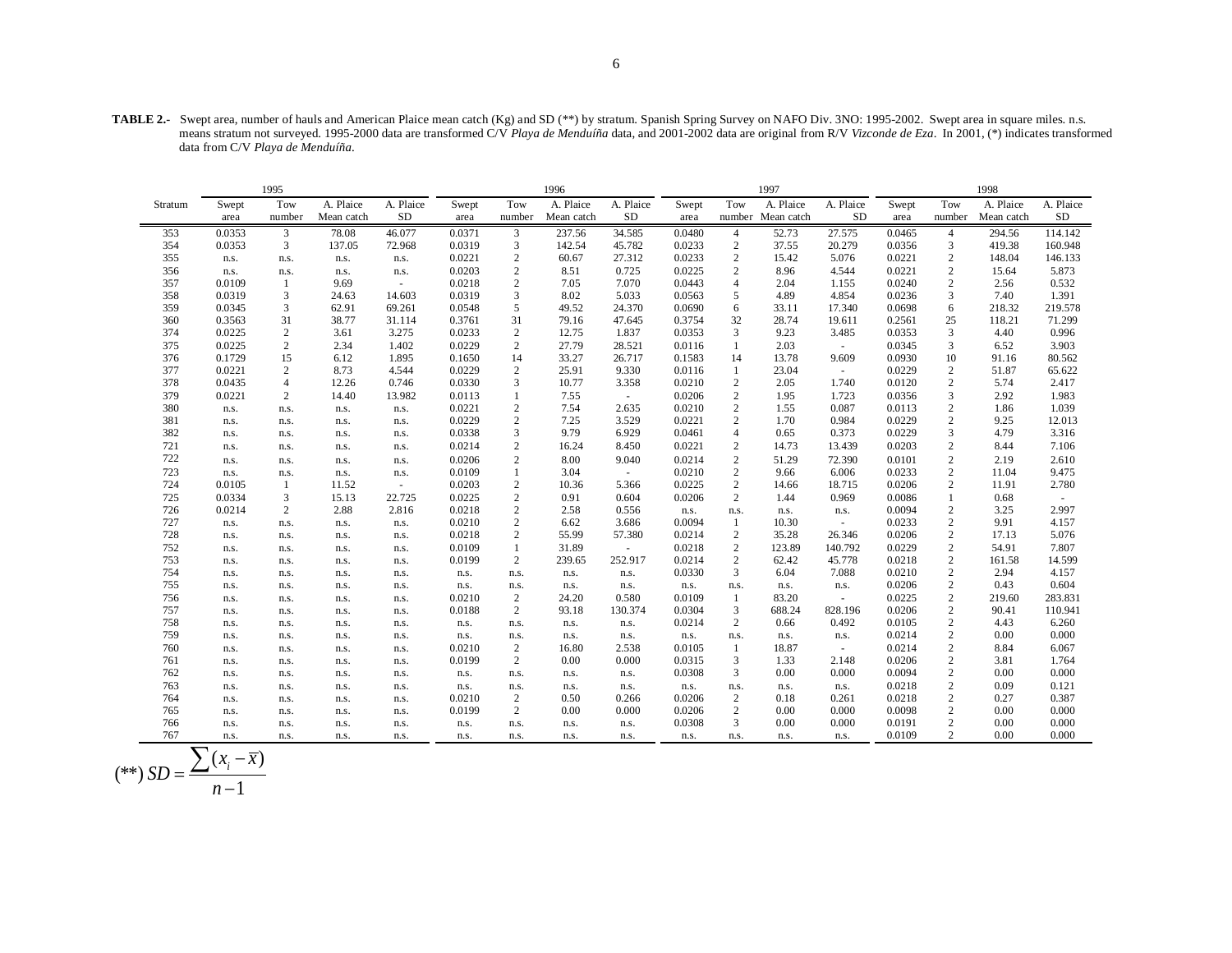**TABLE 2 (cont.).-** Swept area, number of hauls and American plaice mean catch (Kg) and SD (\*\*) by stratum. Spanish Spring Survey on NAFO Div. 3NO: 1995-2002. Swept area in square miles. n.s. means stratum not surveyed. 1995-2000 data are transformed C/V *Playa de Menduíña* data, and 2001-2002 data are original from *R/V Vizconde de Eza*. In 2001, (\*) indicates transformed data from C/V *Playa de Menduíña*.

|         |                          | 1999           |            |           |        |                  | 2000       |           | 2001   |                 |              |               | 2002   |                  |            |            |
|---------|--------------------------|----------------|------------|-----------|--------|------------------|------------|-----------|--------|-----------------|--------------|---------------|--------|------------------|------------|------------|
| Stratum | Swept                    | Tow            | A. Plaice  | A. Plaice | Swept  | Tow              | A. Plaice  | A. Plaice | Swept  | Tow             | A. Plaice    | A. Plaice     | Swept  | Tow              | A. Plaice  | A. Plaice  |
|         | area                     | number         | Mean catch | <b>SD</b> | area   | number           | Mean catch | <b>SD</b> | area   | number          | Mean catch   | <b>SD</b>     | area   | number           | Mean catch | ${\rm SD}$ |
| 353     | 0.0360                   | 3              | 427.60     | 41.360    | 0.0356 | 3                | 468.33     | 231.560   | 0.0341 | 3               | 451.08       | 185.936       | 0.0476 | 4                | 630.50     | 240.448    |
| 354     | 0.0218                   | 2              | 202.41     | 109.950   | 0.0356 | $\mathfrak{Z}$   | 162.08     | 93.200    | 0.0338 | $\mathfrak{Z}$  | 172.21       | 144.326       | 0.0356 | 3                | 207.67     | 77.048     |
| 355     | 0.0229                   | $\overline{c}$ | 66.86      | 33.113    | 0.0233 | $\sqrt{2}$       | 65.97      | 1.692     | 0.0240 | $\overline{c}$  | 206.75       | 85.065        | 0.0236 | $\sqrt{2}$       | 100.75     | 40.659     |
| 356     | 0.0229                   | 2              | 34.59      | 26.249    | 0.0225 | $\mathbf{2}$     | 30.91      | 26.788    | 0.0240 | 2               | 83.56        | 40.362        | 0.0233 | 2                | 53.95      | 51.548     |
| 357     | 0.0236                   | 2              | 3.37       | 2.103     | 0.0124 | 1                | 0.61       | $\sim$    | 0.0244 | $\sqrt{2}$      | 76.85        | 105.720       | 0.0240 | $\overline{2}$   | 5.18       | 2.015      |
| 358     | 0.0349                   | 3              | 9.95       | 16.541    | 0.0341 | 3                | 328.31     | 481.071   | 0.0345 | 3               | 35.80        | 28.161        | 0.0345 | 3                | 27.67      | 21.202     |
| 359     | 0.0364                   | 3              | 533.03     | 93.042    | 0.0469 | $\overline{4}$   | 725.28     | 153.034   | 0.0803 | $7\phantom{.0}$ | 347.89       | 328.624       | 0.0686 | 6                | 177.40     | 129.497    |
| 360     | 0.2325                   | 19             | 289.97     | 100.724   | 0.2396 | $20\,$           | 357.01     | 295.979   | 0.2423 | 20              | 261.79       | 173.177       | 0.2865 | 25               | 143.72     | 117.177    |
| 374     | 0.0244                   | 2              | 48.37      | 1.644     | 0.0240 | $\overline{2}$   | 6.15       | 0.483     | 0.0240 | 2               | 14.95        | 1.909         | 0.0345 | 3                | 3.42       | 1.630      |
| 375     | 0.0236                   | 2              | 46.40      | 17.088    | 0.0244 | $\overline{c}$   | 33.11      | 10.224    | 0.0338 | 3               | 4.77         | 1.680         | 0.0353 | 3                | 1.41       | 1.073      |
| 376     | 0.1219                   | 10             | 131.81     | 68.980    | 0.1200 | 10               | 275.91     | 197.096   | 0.1155 | 10              | 46.95        | 32.487        | 0.1140 | 10               | 47.96      | 50.207     |
| 377     | 0.0240                   | 2              | 94.72      | 128.972   | 0.0229 | $\sqrt{2}$       | 29.71      | 31.951    | 0.0229 | $\overline{c}$  | 21.09        | 10.204        | 0.0229 | $\sqrt{2}$       | 34.05      | 39.527     |
| 378     | 0.0229                   | 2              | 7.84       | 4.617     | 0.0233 | $\mathbf{2}$     | 21.71      | 24.895    | 0.0236 | $\overline{c}$  | 2.75         | 1.287         | 0.0233 | $\overline{2}$   | 8.10       | 6.364      |
| 379     | 0.0236                   | 2              | 0.85       | 0.338     | 0.0225 | $\mathbf{2}$     | 2.53       | 1.259     | 0.0229 | 2               | 0.84         | 0.092         | 0.0229 | $\overline{2}$   | 5.75       | 5.445      |
| 380     | 0.0236                   | $\overline{c}$ | 2.44       | 0.073     | 0.0236 | $\sqrt{2}$       | 1.92       | 0.442     | 0.0206 | $\sqrt{2}$      | $3.26$ (*)   | $0.701$ (*)   | 0.0225 | $\sqrt{2}$       | 7.25       | 1.768      |
| 381     | 0.0229                   | 2              | 0.65       | 0.254     | 0.0236 | $\mathbf{2}$     | 2.23       | 1.395     | 0.0236 | $\overline{c}$  | $2.58$ (*)   | $0.169$ (*)   | 0.0229 | $\sqrt{2}$       | 3.81       | 2.821      |
| 382     | 0.0484                   | $\overline{4}$ | 2.47       | 0.671     | 0.0499 | $\overline{4}$   | 2.11       | 0.617     | 0.0469 | $\overline{4}$  | $3.32$ (*)   | $1.022$ (*)   | 0.0341 | 3                | 1.09       | 0.904      |
| 721     | 0.0244                   | 2              | 22.05      | 11.408    | 0.0236 | $\sqrt{2}$       | 4.63       | 5.194     | 0.0248 | 2               | 115.20       | 86.974        | 0.0233 | $\overline{2}$   | 18.20      | 12.445     |
| 722     | 0.0229                   | $\sqrt{2}$     | 2.67       | 0.773     | 0.0218 | $\sqrt{2}$       | 1.33       | 1.885     | 0.0233 | $\sqrt{2}$      | 30.29        | 35.511        | 0.0236 | $\sqrt{2}$       | 30.10      | 42.568     |
| 723     | 0.0229                   | 2              | 37.43      | 32.920    | 0.0248 | $\mathbf{2}$     | 11.72      | 8.073     | 0.0240 | 2               | 36.15        | 39.244        | 0.0233 | $\overline{2}$   | 7.20       | 0.849      |
| 724     | 0.0225                   | $\sqrt{2}$     | 10.87      | 11.505    | 0.0233 | $\sqrt{2}$       | 13.54      | 1.982     | 0.0353 | 3               | 26.47        | 26.158        | 0.0225 | $\sqrt{2}$       | 47.05      | 41.931     |
| 725     | 0.0229                   | $\sqrt{2}$     | 2.72       | 0.080     | 0.0210 | $\sqrt{2}$       | 9.50       | 9.571     | 0.0116 | -1              | 3.63         | $\omega$      | 0.0225 | $\sqrt{2}$       | 3.55       | 4.313      |
| 726     | 0.0225                   | 2              | 43.92      | 51.724    | 0.0221 | 2                | 9.06       | 4.592     | 0.0116 | -1              | 2.10         | $\sim$        | 0.0214 | 2                | 2.83       | 0.948      |
| 727     | 0.0236                   | 2              | 8.31       | 8.411     | 0.0210 | $\sqrt{2}$       | 5.04       | 2.296     | 0.0225 | 2               | $9.30(*)$    | 5.801 $(*)$   | 0.0233 | $\overline{2}$   | 2.85       | 1.061      |
| 728     | 0.0233                   | 2              | 41.70      | 24.509    | 0.0210 | $\sqrt{2}$       | 25.09      | 0.196     | 0.0229 | $\overline{2}$  | $6.43$ (*)   | $1.257$ (*)   | 0.0229 | $\overline{2}$   | 9.58       | 13.467     |
| 752     | 0.0233                   | $\overline{c}$ | 39.22      | 12.013    | 0.0206 | $\sqrt{2}$       | 140.86     | 28.231    | 0.0210 | $\overline{c}$  | $17.36(*)$   | $8.709$ (*)   | 0.0116 | $\mathbf{1}$     | 0.00       | $\sim$     |
| 753     | 0.0229                   | $\overline{2}$ | 16.20      | 5.462     | 0.0218 | $\mathbf{2}$     | 186.84     | 238.512   | 0.0214 | 2               | $65.90(*)$   | $75.169$ (*)  | 0.0229 | $\overline{c}$   | 3.60       | 5.091      |
| 754     | 0.0206                   | 2              | 0.00       | 0.000     | 0.0195 | 2                | 0.00       | 0.000     | 0.0195 | 2               | $1.38$ (*)   | $1.958$ (*)   | 0.0341 | 3                | 8.60       | 14.206     |
| 755     | 0.0311                   | 3              | 0.06       | 0.099     | 0.0431 | $\overline{4}$   | 0.00       | 0.000     | 0.0416 | $\overline{4}$  | $0.00$ (*)   | $0.000$ (*)   | 0.0338 | 3                | 0.00       | 0.000      |
| 756     | 0.0225                   | 2              | 136.69     | 48.872    | 0.0203 | $\mathbf{2}$     | 34.83      | 13.004    | 0.0113 | -1              | 5.80         | $\sim$        | 0.0229 | $\overline{2}$   | 11.73      | 12.551     |
| 757     | 0.0233                   | $\overline{c}$ | 18.77      | 4.157     | 0.0214 | $\sqrt{2}$       | 5.63       | 7.505     | 0.0233 | $\overline{2}$  | $115.62$ (*) | $163.024$ (*) | 0.0225 | $\sqrt{2}$       | 31.15      | 13.223     |
| 758     | 0.0214                   | $\overline{c}$ | 0.34       | 0.481     | 0.0210 | $\sqrt{2}$       | 1.45       | 1.813     | 0.0218 | $\sqrt{2}$      | $0.17$ $(*)$ | $0.242$ (*)   | 0.0225 | $\sqrt{2}$       | 1.27       | 0.523      |
| 759     | 0.0218                   | $\overline{c}$ | 0.38       | 0.532     | 0.0210 | $\sqrt{2}$       | 2.19       | 3.094     | 0.0221 | $\overline{2}$  | $0.29$ (*)   | $0.411$ (*)   | 0.0225 | $\sqrt{2}$       | 0.00       | 0.000      |
| 760     | 0.0225                   | 2              | 22.32      | 31.083    | 0.0210 | $\sqrt{2}$       | 47.92      | 64.196    | 0.0229 | 2               | 37.80        | 37.618        | 0.0229 | $\overline{2}$   | 4.75       | 6.718      |
| 761     | 0.0210                   | 2              | 0.00       | 0.000     | 0.0221 | $\sqrt{2}$       | 0.21       | 0.290     | 0.0225 | $\overline{2}$  | 0.25         | 0.346         | 0.0225 | $\overline{2}$   | 1.90       | 1.577      |
| 762     | 0.0210                   | 2              | 20.32      | 28.738    | 0.0203 | $\sqrt{2}$       | 0.00       | 0.000     | 0.0116 | -1              | 0.00         | $\sim$        | 0.0225 | $\overline{c}$   | 0.30       | 0.424      |
| 763     | 0.0311                   | 3              | $0.00\,$   | 0.000     | 0.0416 | $\overline{4}$   | 0.33       | 0.667     | 0.0330 | 3               | $0.00$ (*)   | $0.000$ (*)   | 0.0225 | $\overline{c}$   | 0.00       | 0.000      |
| 764     | 0.0225                   | $\sqrt{2}$     | 0.00       | 0.000     | 0.0218 | $\sqrt{2}$       | 0.00       | 0.000     | 0.0240 | $\sqrt{2}$      | 0.35         | 0.205         | 0.0236 | $\sqrt{2}$       | 0.50       | 0.707      |
| 765     | 0.0221                   | 2              | 0.00       | 0.000     | 0.0203 | $\sqrt{2}$       | 0.00       | 0.000     | 0.0113 | $\mathbf{1}$    | 0.10         |               | 0.0236 | $\sqrt{2}$       | 0.64       | 0.792      |
| 766     | 0.0218                   | $\overline{c}$ | 0.00       | 0.000     | 0.0214 | $\boldsymbol{2}$ | 0.00       | 0.000     | 0.0203 | $\overline{2}$  | $0.48$ (*)   | $0.677$ (*)   | 0.0233 | $\boldsymbol{2}$ | 0.00       | 0.000      |
| 767     | 0.0214                   | $\overline{2}$ | 0.00       | 0.000     | 0.0210 | $\overline{2}$   | 0.12       | 0.172     | 0.0218 | $\overline{2}$  | $0.00$ (*)   | $0.000$ (*)   | 0.0225 | $\overline{2}$   | 0.05       | 0.071      |
|         | $\overline{\phantom{0}}$ |                |            |           |        |                  |            |           |        |                 |              |               |        |                  |            |            |

$$
(**) SD = \frac{\sum (x_i - \overline{x})}{n - 1}
$$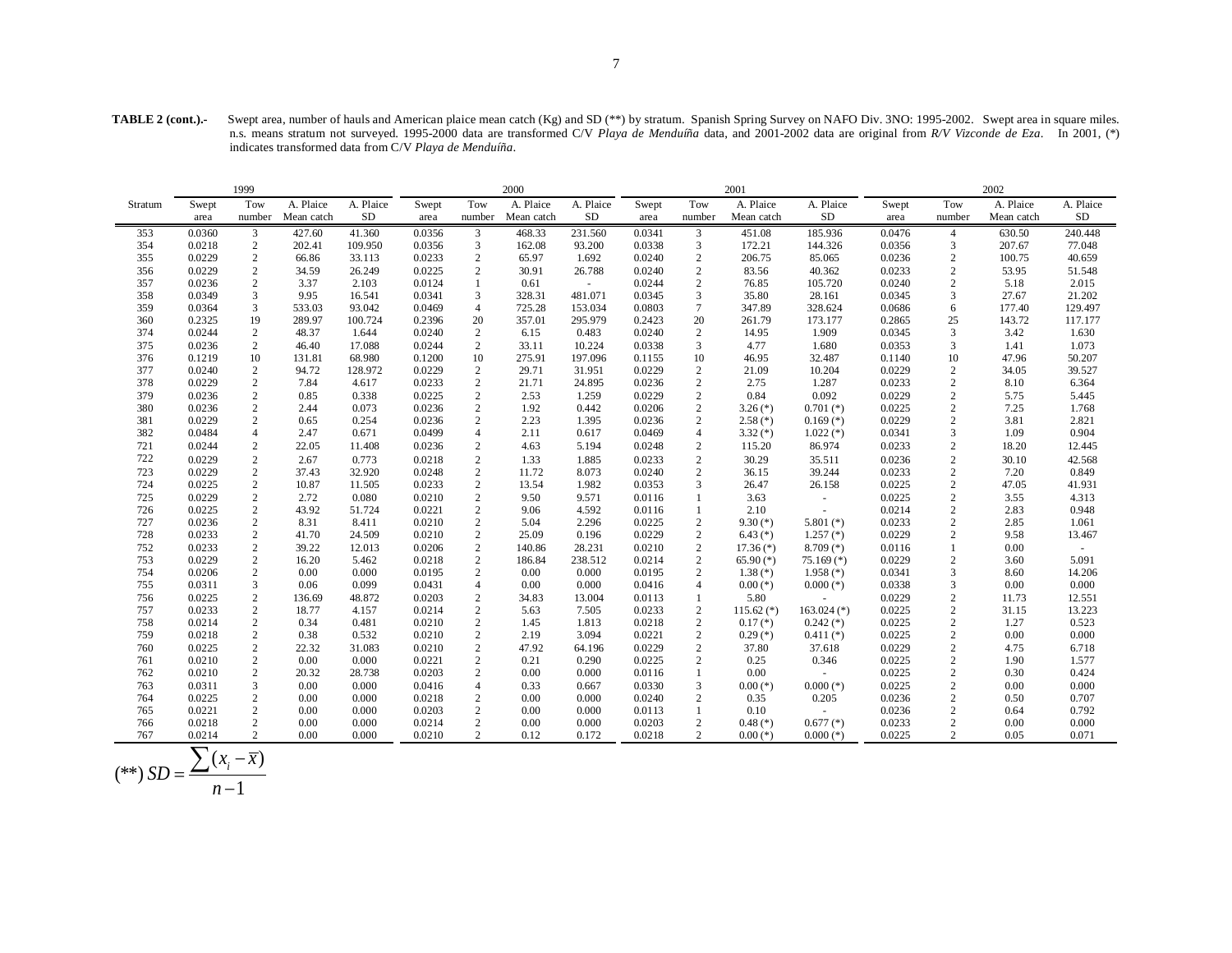**TABLE 3.-** Stratified mean catches (Kg) and SD of American plaice by stratum and year (1995-2002). n.s. means stratum not surveyed. 1995-2000 data are transformed C/V *Playa de Menduíña* data. 2001-2002 data are original from R/V *Vizconde de Eza*. In 2001, (\*) indicates transformed data from C/V *Playa de Menduíña*.

| Strata     | 1995      | 1996      | 1997      | 1998      | 1999       | 2000       | 2001           | 2002      |
|------------|-----------|-----------|-----------|-----------|------------|------------|----------------|-----------|
| 353        | 21004.28  | 63904.76  | 14185.25  | 79237.31  | 115024.28  | 125981.57  | 121339.62      | 169604.50 |
| 354        | 33713.47  | 0.58      | 9237.01   | 103166.91 | 49792.39   | 39871.75   | 42363.66       | 51086.00  |
| 355        | n.s.      | 0.82      | 1140.79   | 10955.09  | 4947.62    | 4881.86    | 15299.50       | 7455.50   |
| 356        | n.s.      | 0.18      | 420.92    | 735.00    | 1625.83    | 1452.56    | 3927.32        | 2535.65   |
| 357        | 1589.25   | 1156.20   | 334.79    | 420.44    | 552.17     | 99.78      | 12602.58       | 848.70    |
| 358        | 5541.31   | 1803.52   | 1099.19   | 1664.06   | 2239.85    | 73868.78   | 8055.00        | 6225.00   |
| 359        | 26483.46  | 20846.19  | 13939.67  | 91912.62  | 224406.67  | 305342.88  | 146459.89      | 74685.40  |
| 360        | 107886.13 | 220304.67 | 79993.02  | 328968.58 | 806972.64  | 993561.87  | 728547.66      | 399985.01 |
| 374        | 773.55    | 2728.47   | 1975.03   | 941.19    | 10350.62   | 1316.69    | 3199.30        | 731.88    |
| 375        | 634.54    | 7531.06   | 550.24    | 1766.20   | 12574.92   | 8971.50    | 1291.77        | 381.21    |
| 376        | 8165.20   | 44380.51  | 18379.84  | 121607.03 | 175827.93  | 368063.17  | 62631.30       | 63978.64  |
| 377        | 873.35    | 2590.99   | 2303.86   | 5187.10   | 9471.80    | 2970.58    | 2108.50        | 3405.00   |
| 378        | 1703.93   | 1496.65   | 285.08    | 798.22    | 1090.42    | 3017.06    | 382.25         | 1125.90   |
| 379        | 1526.31   | 800.75    | 207.07    | 309.19    | 90.58      | 267.94     | 88.51          | 609.50    |
| 380        | n.s.      | 723.56    | 148.32    | 178.84    | 234.62     | 183.93     | $313.38$ (*)   | 696.00    |
| 381        | n.s.      | 1043.50   | 244.88    | 1331.45   | 93.28      | 320.68     | $371.63$ (*)   | 547.92    |
| 382        | n.s.      | 3357.08   | 222.76    | 1641.41   | 847.09     | 722.52     | $1140.20$ (*)  | 372.73    |
| 721        | n.s.      | 1055.81   | 957.61    | 548.79    | 1433.08    | 301.17     | 7488.00        | 1183.00   |
| 722        | n.s.      | 671.88    | 4308.35   | 183.76    | 223.96     | 111.98     | 2544.36        | 2528.40   |
| 723        | n.s.      | 471.54    | 1498.06   | 1711.32   | 5801.52    | 1817.28    | 5603.25        | 1116.00   |
| 724        | 1428.39   | 1284.28   | 1817.70   | 1477.14   | 1347.86    | 1678.47    | 3281.87        | 5834.20   |
| 725        | 0.14      | 95.11     | 151.64    | 71.78     | 285.87     | 997.77     | 381.15         | 372.75    |
| 726        | 207.35    | 185.81    | $\rm n.s$ | 233.80    | 3162.51    | 652.19     | 151.20         | 203.76    |
| 727        | n.s.      | 635.78    | 989.03    | 951.62    | 797.40     | 484.02     | 892.56 (*)     | 273.60    |
| 728        | n.s.      | 111.98    | 2751.51   | 1335.76   | 3252.75    | 1957.12    | $501.24$ (*)   | 747.05    |
| 752        | n.s.      | 4177.81   | 16229.89  | 7193.63   | 5138.31    | 18453.13   | $2274.07$ (*)  | $0.00\,$  |
| 753        | n.s.      | 33071.60  | 8613.43   | 22297.74  | 2235.91    | 25783.68   | $9104.01$ (*)  | 496.80    |
| 754        | n.s.      | n.s.      | 1087.60   | 529.14    | $0.00\,$   | 0.00       | 249.19 $(*)$   | 1548.60   |
| 755        | n.s.      | n.s.      | $\rm n.s$ | 164.50    | 21.93      | 0.00       | $0.00$ (*)     | $0.00\,$  |
| 756        | n.s.      | 2444.28   | 8403.07   | 22179.76  | 13806.03   | 3517.97    | 585.80         | 1184.23   |
| 757        | n.s.      | 9504.34   | 70200.01  | 9221.93   | 1914.12    | 574.41     | 11793.62 $(*)$ | 3177.30   |
| 758        | n.s.      | n.s.      | 65.75     | 438.23    | 33.67      | 143.82     | $16.92$ (*)    | 125.73    |
| 759        | n.s.      | n.s.      | $\rm n.s$ | 0.00      | 47.75      | 277.83     | $36.90$ (*)    | $0.00\,$  |
| 760        | n.s.      | 2587.26   | 2905.73   | 1360.75   | 3437.40    | 7380.14    | 5821.20        | 731.50    |
| 761        | n.s.      | $0.00\,$  | 227.37    | 651.73    | 0.00       | 35.07      | 41.90          | 324.05    |
| 762        | n.s.      | n.s.      | 0.00      | 0.00      | 4308.08    | 0.00       | 0.00           | 63.60     |
| 763        | n.s.      | n.s.      | $\rm n.s$ | 22.30     | $0.00\,$   | 86.98      | $0.00$ (*)     | $0.00\,$  |
| 764        | n.s.      | 49.56     | 18.37     | 27.35     | 0.00       | 0.00       | 34.50          | 50.00     |
| 765        | n.s.      | 0.00      | 0.00      | 0.00      | 0.00       | 0.00       | 12.40          | 79.36     |
| 766        | n.s.      | n.s.      | $0.00\,$  | 0.00      | 0.00       | 0.00       | $68.91$ (*)    | $0.00\,$  |
| 767        | n.s.      | n.s.      | $\rm n.s$ | 0.00      | $0.00\,$   | 19.17      | $0.00$ (*)     | 7.90      |
| TOTAL      | 211530.67 | 429016.56 | 264892.84 | 821421.67 | 1463390.87 | 1995167.31 | 1201005.08     | 804322.34 |
| $\sqrt{Y}$ | 32.18     | 48.89     | 28.36     | 79.43     | 141.50     | 192.92     | 116.13         | 77.77     |
| ${\rm SD}$ | 4.00      | 4.40      | 5.60      | 7.15      | 7.53       | 21.15      | 12.32          | 7.46      |
|            |           |           |           |           |            |            |                |           |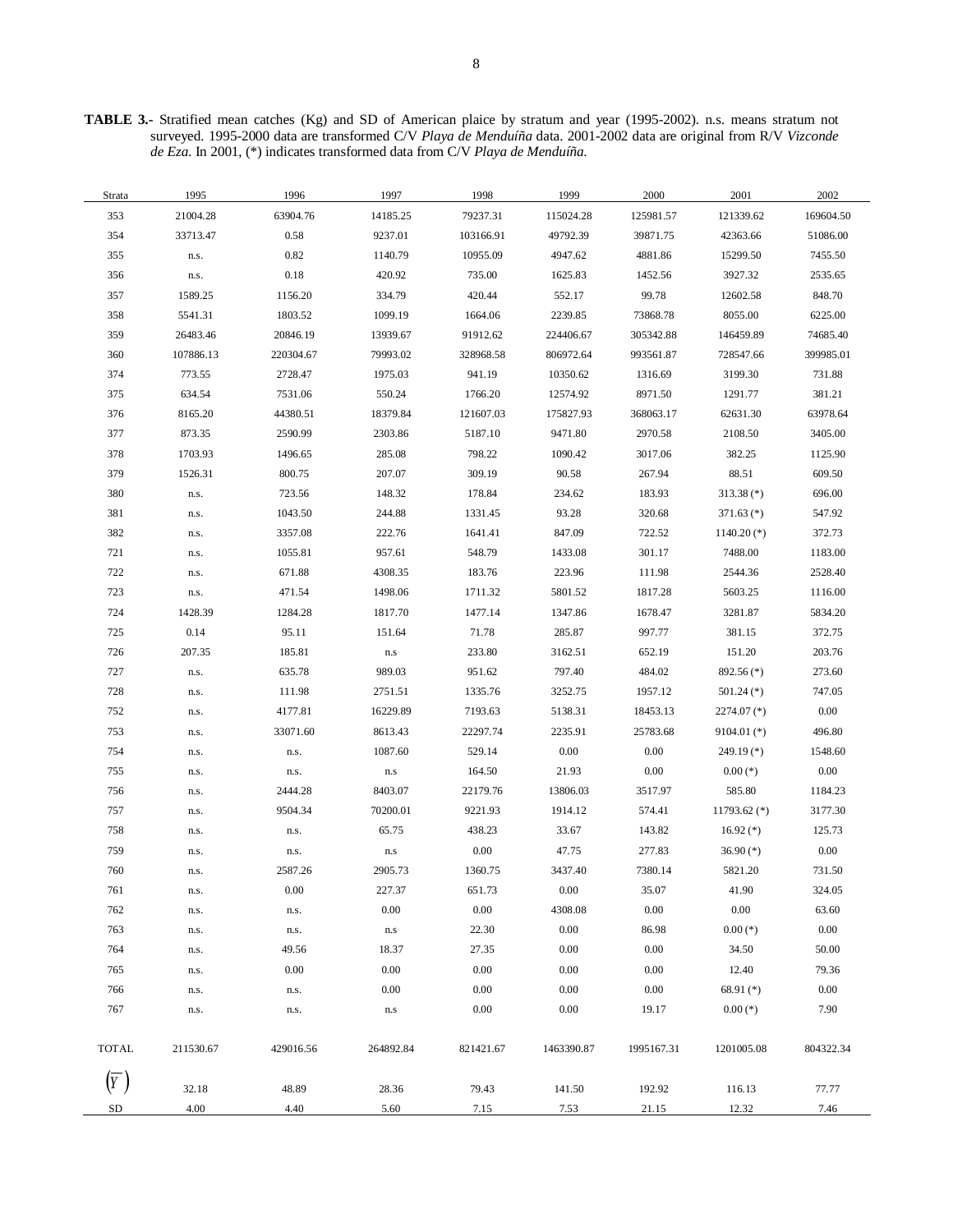**TABLE 4.-** Survey estimates (by the swept area method) of American plaice abundance (,000) and SD by stratum and year on NAFO Div. 3NO. n.s. means stratum not surveyed. 1995-2000 data are transformed C/V *Playa de Menduíña* data. 2001-2002 data are original from R/V *Vizconde de Eza*. In 2001, (\*) indicates transformed data from C/V *Playa de Menduíña*.

| Strata       | 1995   | 1996             | 1997             | 1998             | 1999             | 2000             | 2001             | 2002             |
|--------------|--------|------------------|------------------|------------------|------------------|------------------|------------------|------------------|
| 353          | 8509   | 25788            | 4426             | 20198            | 30075            | 51149            | 50091            | 69143            |
| 354          | 14107  | 15853            | 3742             | 27205            | 15502            | 9275             | 14254            | 21378            |
| 355          | n.s.   | 1788             | 404              | 2795             | 663              | 1200             | 3949             | 1767             |
| 356          | n.s.   | 205              | 172              | 204              | 380              | 279              | 1070             | 848              |
| 357          | 680    | 391              | 111              | 101              | 89               | $30\,$           | 3963             | 273              |
| 358          | 2519   | 940              | 490              | 638              | 420              | 11755            | 2707             | 3171             |
| 359          | 19646  | 10128            | 5270             | 24164            | 53565            | 72503            | 46680            | 44928            |
| 360          | 60039  | 79967            | 26685            | 92575            | 170899           | 268540           | 296315           | 113601           |
| 374          | 361    | 1208             | 811              | 244              | 2371             | 315              | 1685             | 298              |
| 375          | 247    | 1566             | 146              | 420              | 2604             | 1562             | 321              | 92               |
| 376          | 3550   | 11923            | 5236             | 29624            | 32457            | 65809            | 14492            | 12313            |
| 377          | 533    | 1343             | 1189             | 1135             | 3482             | 729              | 2079             | 2447             |
| 378          | 1125   | 848              | 119              | 440              | 285              | 612              | 430              | 891              |
| 379          | 694    | 500              | $90\,$           | 114              | 22               | 61               | 14               | 268              |
| 380          | n.s.   | 448              | 107              | 156              | 58               | 53               | $125$ (*)        | 307              |
| 381          | n.s.   | 892              | 177              | 725              | 53               | 196              | 172 $(*)$        | 302              |
| 382          | n.s.   | 2392             | 143              | 1078             | 439              | 276              | 405 $(*)$        | 362              |
| 721          | n.s.   | 452              | 344              | 146              | 348              | 64               | 2011             | 425              |
| 722          | n.s.   | 265              | 3081             | 119              | 36               | 19               | 795              | 583              |
| 723          | n.s.   | 223              | 603              | 395              | 1310             | 333              | 1498             | 407              |
| 724          | 491    | 481              | 621              | 416              | 271              | 272              | 1455             | 1025             |
| 725          | 539    | 46               | 77               | 21               | 84               | 304              | 117              | 200              |
| 726          | 60     | 67               | n.s.             | 168              | 810              | 186              | 37               | $30\,$           |
| 727          | n.s.   | 400              | 663              | 321              | 238              | 147              | 246 $(*)$        | 293              |
| 728          | n.s.   | 2439             | 1597             | 647              | 987              | 572              | $122$ (*)        | 177              |
| 752          | n.s.   | 1447             | 6456             | 2618             | 1802             | 5644             | 658 (*)          | $\boldsymbol{0}$ |
| 753          | n.s.   | 11767            | 2763             | 7360             | 601              | 7016             | 2241 $(*)$       | 90               |
| 754          | n.s.   | n.s.             | 280              | 157              | $\boldsymbol{0}$ | $\boldsymbol{0}$ | 54 $(*)$         | 285              |
| 755          | n.s.   | n.s.             | n.s.             | 66               | $\mathbf{0}$     | $\boldsymbol{0}$ | $0(*)$           | $\boldsymbol{0}$ |
| 756          | n.s.   | 851              | 2840             | 5812             | 3635             | 962              | 126              | 283              |
| 757          | n.s.   | 3679             | 23842            | 2923             | 506              | 102              | 2442 (*)         | 535              |
| 758          | n.s.   | n.s.             | 14               | 198              | 10               | 27               | $6(*)$           | 69               |
| 759          | n.s.   | n.s.             | n.s.             | $\boldsymbol{0}$ | 13               | $73\,$           | $5 (*)$          | $\boldsymbol{0}$ |
| 760          | n.s.   | 1274             | 748              | 284              | 701              | 1289             | 848              | 114              |
| 761          | n.s.   | $\boldsymbol{0}$ | 53               | 167              | $\boldsymbol{0}$ | 0                | 8                | 46               |
| 762          | n.s.   | n.s.             | $\boldsymbol{0}$ | $\boldsymbol{0}$ | 856              | $\boldsymbol{0}$ | $\boldsymbol{0}$ | 44               |
| 763          | n.s.   | n.s.             | n.s.             | 6                | $\boldsymbol{0}$ | 14               | $0 (*)$          | $\mathbf{0}$     |
| 764          | n.s.   | $\boldsymbol{0}$ | 6                | $\,$ 8 $\,$      | $\boldsymbol{0}$ | $\boldsymbol{0}$ | 42               | 30               |
| 765          | n.s.   | $\boldsymbol{0}$ | $\boldsymbol{0}$ | $\boldsymbol{0}$ | $\boldsymbol{0}$ | $\boldsymbol{0}$ | 11               | 57               |
| 766          | n.s.   | n.s.             | $\boldsymbol{0}$ | $\boldsymbol{0}$ | $\boldsymbol{0}$ | $\boldsymbol{0}$ | $16(*)$          | $\boldsymbol{0}$ |
| 767          | n.s.   | n.s.             | n.s.             | $\boldsymbol{0}$ | $\boldsymbol{0}$ | 3                | $0(*)$           | $\tau$           |
|              |        |                  |                  |                  |                  |                  |                  |                  |
| <b>TOTAL</b> | 113100 | 179569           | 93308            | 223650           | 325571           | 501371           | 451490           | 277088           |
| S.D.         | 17519  | 16440            | 17539            | 18475            | 17811            | 62484            | 60593            | 24569            |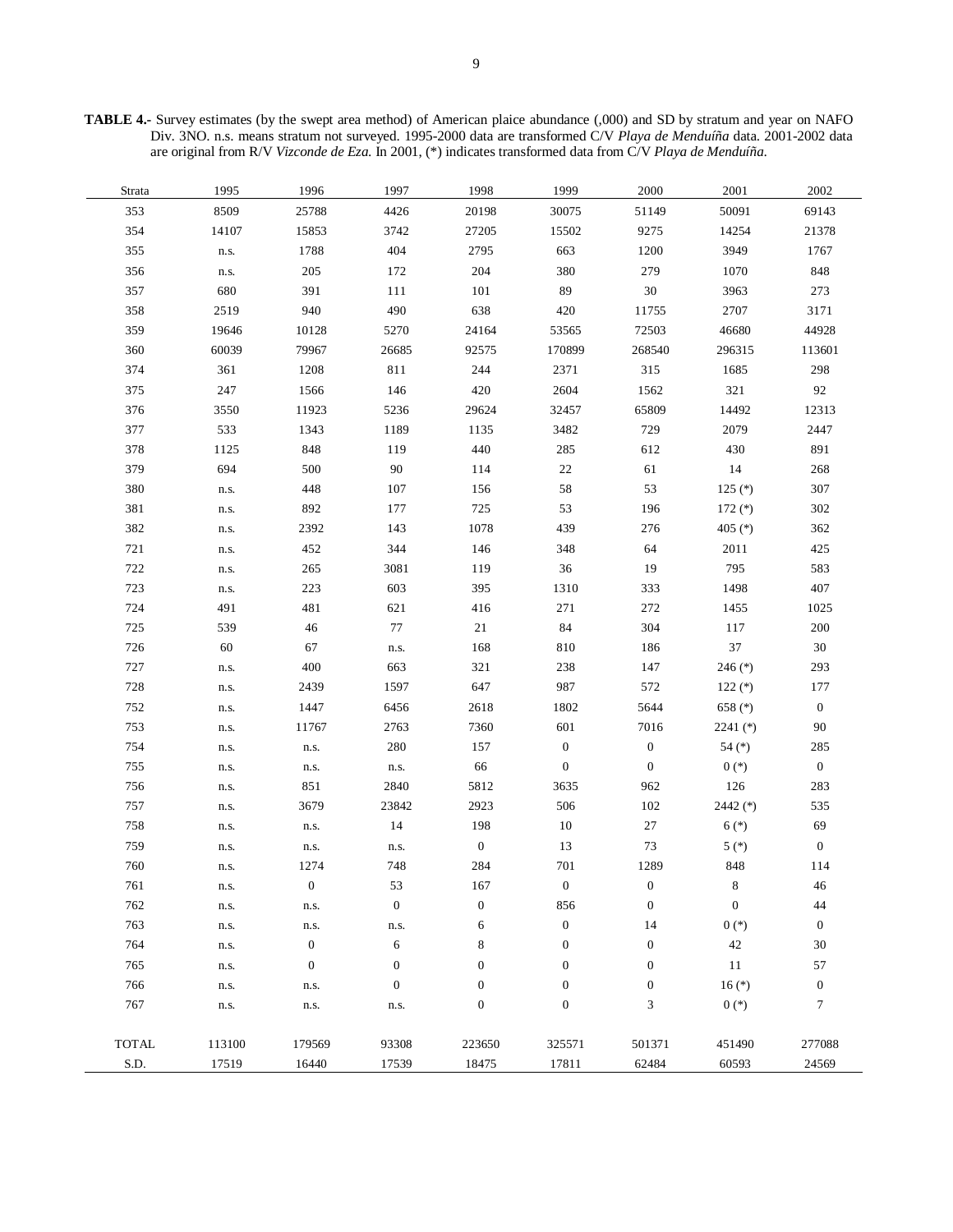**TABLE 5.-** Survey estimates (by the swept area method) of American plaice biomass (t) and SD by stratum and year on NAFO Div. 3NO. n.s. means stratum not surveyed. 1995-2000 data are transformed C/V *Playa de Menduíña* data. 2001-2002 data are original from R/V *Vizconde de Eza*. In 2001, (\*) indicates transformed data from C/V *Playa de Menduíña*.

| Strata       | 1995  | 1996             | 1997             | 1998             | 1999                     | 2000             | 2001             | 2002                     |
|--------------|-------|------------------|------------------|------------------|--------------------------|------------------|------------------|--------------------------|
| 353          | 1788  | 5164             | 1182             | 6816             | 9585                     | 10609            | 10667            | 14245                    |
| 354          | 2869  | 3300             | 795              | 8688             | 4579                     | 3358             | 3766             | 4302                     |
| 355          | n.s.  | 406              | 98               | 990              | 433                      | 420              | 1275             | 631                      |
| 356          | n.s.  | $40\,$           | 37               | 66               | 142                      | 129              | 327              | 218                      |
| 357          | 146   | 106              | $30\,$           | 35               | $47\,$                   | $\,8\,$          | 1034             | 71                       |
| 358          | 522   | 170              | 98               | 211              | 193                      | 6494             | 700              | 541                      |
| 359          | 2303  | 1904             | 1212             | 7906             | 18508                    | 26056            | 12775            | 6530                     |
| 360          | 9388  | 18157            | 6819             | 32110            | 65946                    | 82926            | 60148            | 34903                    |
| 374          | 69    | 235              | 168              | $80\,$           | 849                      | 110              | 267              | 64                       |
| 375          | 56    | 658              | 47               | 154              | 1065                     | 736              | 115              | $32\,$                   |
| 376          | 708   | 3766             | 1626             | 13076            | 14427                    | 30672            | 5423             | 5612                     |
| 377          | 79    | 227              | 198              | 454              | 789                      | 260              | 184              | 298                      |
| 378          | 157   | 136              | 27               | 133              | 95                       | 260              | 32               | 97                       |
| 379          | 138   | 71               | 20               | $26\,$           | $\,8\,$                  | 24               | $\,8\,$          | 53                       |
| 380          | n.s.  | 65               | 14               | 32               | $20\,$                   | 16               | 30 $(*)$         | 62                       |
| 381          | n.s.  | 91               | $22\,$           | 116              | 8                        | 27               | $31 (*)$         | $\sqrt{48}$              |
| 382          | n.s.  | 298              | 19               | 215              | 70                       | 58               | $97$ (*)         | 33                       |
| 721          | n.s.  | 99               | 87               | 54               | 118                      | $25\,$           | 605              | $102\,$                  |
| 722          | n.s.  | 65               | 403              | 36               | $20\,$                   | 10               | 219              | 214                      |
| 723          | n.s.  | 43               | 143              | 147              | 507                      | 147              | 467              | 96                       |
| 724          | 136   | 127              | 162              | 143              | 120                      | 144              | 279              | 519                      |
| 725          | 143   | $\,8\,$          | 15               | $\,8\,$          | $25\,$                   | 95               | 33               | 33                       |
| 726          | 19    | 17               | n.s.             | 50               | 281                      | 59               | 13               | 19                       |
| 727          | n.s.  | 61               | 105              | 82               | 68                       | 46               | 79 (*)           | 24                       |
| 728          | n.s.  | 402              | 257              | 130              | 280                      | 186              | 44 (*)           | 65                       |
| 752          | n.s.  | 384              | 1492             | 629              | 442                      | 1789             | $217$ (*)        | $\boldsymbol{0}$         |
| 753          | n.s.  | 3328             | 806              | 2050             | 195                      | 2371             | $852$ (*)        | 43                       |
| 754          | n.s.  | n.s.             | 99               | $50\,$           | $\boldsymbol{0}$         | $\boldsymbol{0}$ | $26 (*)$         | 136                      |
| 755          | n.s.  | n.s.             | n.s.             | 16               | $\overline{c}$           | $\boldsymbol{0}$ | $0(*)$           | $\boldsymbol{0}$         |
| 756          | n.s.  | 233              | 773              | 1972             | 1227                     | 347              | 52               | 104                      |
| 757          | n.s.  | 1014             | 6933             | 894              | 165                      | 54               | $1015$ (*)       | 282                      |
| 758          | n.s.  | n.s.             | $\sqrt{6}$       | 83               | 3                        | 14               | $2(*)$           | 11                       |
| 759          | n.s.  | n.s.             | n.s.             | $\mathbf{0}$     | $\overline{\mathcal{L}}$ | 26               | $3(*)$           | $\boldsymbol{0}$         |
| 760          | n.s.  | 246              | 277              | 127              | 306                      | 703              | 509              | 64                       |
| 761          | n.s.  | $\boldsymbol{0}$ | $22\,$           | 63               | $\boldsymbol{0}$         | $\sqrt{3}$       | 4                | 29                       |
| 762          | n.s.  | n.s.             | $\boldsymbol{0}$ | $\boldsymbol{0}$ | 410                      | $\boldsymbol{0}$ | $\boldsymbol{0}$ | 6                        |
| 763          | n.s.  | n.s.             | n.s.             | $\overline{c}$   | $\boldsymbol{0}$         | 8                | $0$ $(\ast)$     | $\boldsymbol{0}$         |
| 764          | n.s.  | 5                | $\overline{c}$   | 3                | $\boldsymbol{0}$         | $\boldsymbol{0}$ | 3                | $\overline{\mathcal{L}}$ |
| 765          | n.s.  | $\mathbf{0}$     | $\mathbf{0}$     | $\boldsymbol{0}$ | $\boldsymbol{0}$         | $\boldsymbol{0}$ | $\mathbf{1}$     | $\tau$                   |
| 766          | n.s.  | n.s.             | $\boldsymbol{0}$ | $\boldsymbol{0}$ | $\boldsymbol{0}$         | $\boldsymbol{0}$ | $7 (*)$          | $\boldsymbol{0}$         |
| 767          | n.s.  | n.s.             | n.s.             | $\boldsymbol{0}$ | $\boldsymbol{0}$         | $\sqrt{2}$       | $0(*)$           | $\mathbf{1}$             |
|              |       | $\mathbf{0}$     |                  |                  |                          |                  |                  |                          |
| <b>TOTAL</b> | 18521 | 40826            | 23995            | 77650            | 120936                   | 168193           | 101309           | 69498                    |
| S.D.         | 2254  | 3449             | 4942             | 6702             | 6403                     | 18402            | 10855            | 7097                     |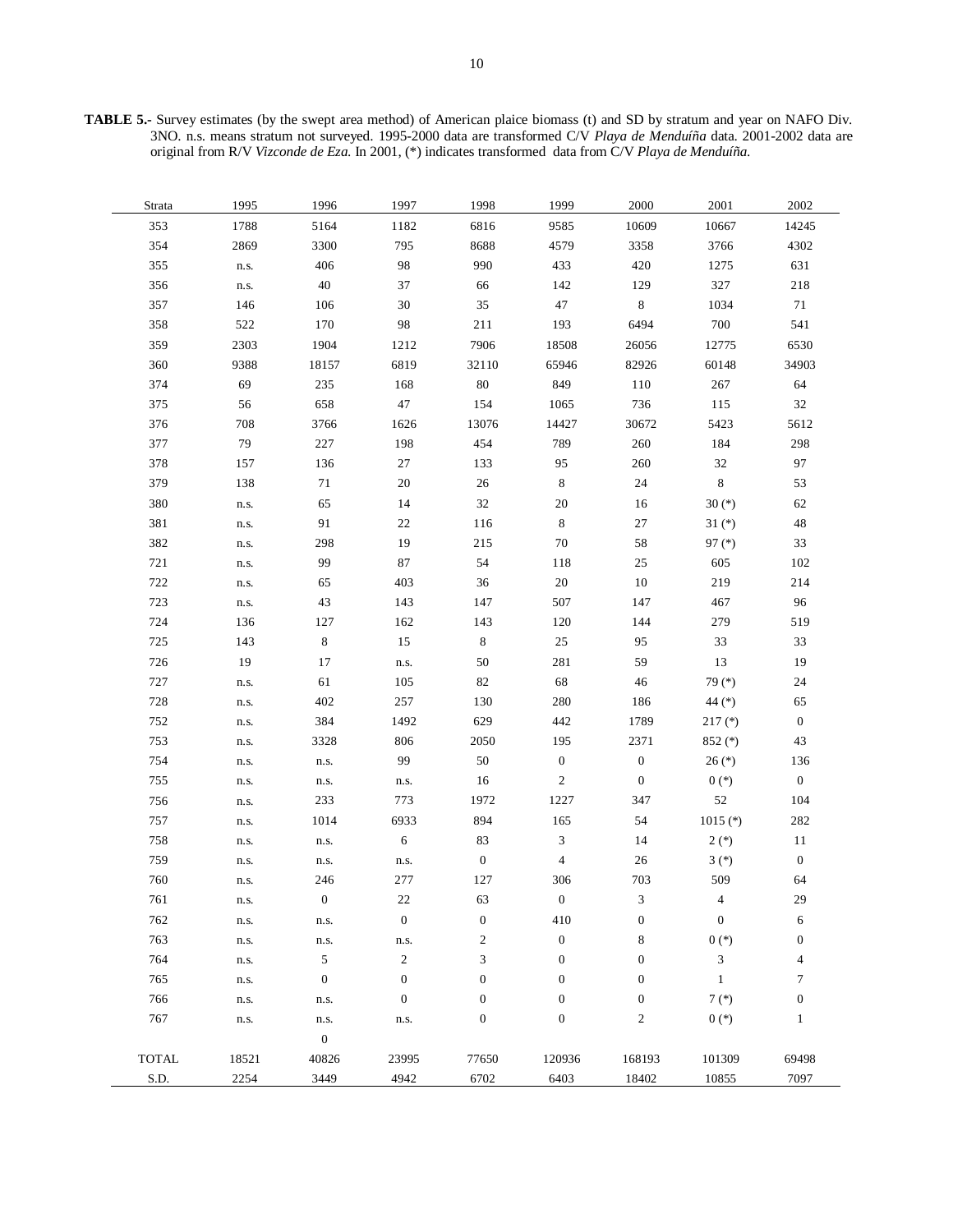**TABLE 6.** American plaice length distribution. Estimated numbers in frequency in ‰. Spanish Spring Survey on NAFO 3NO: 1995-2002. Indet. means indeterminate. 1995-2000 data are transformed C/V *Playa de Menduíña* data. 2001-2002 data are original R/V *Vizconde de Eza* data.

|                   | 1995    |          |        |         | 1996     |        |         | 1997     |        |         | 1998     |                |
|-------------------|---------|----------|--------|---------|----------|--------|---------|----------|--------|---------|----------|----------------|
| Length $(cm.)$    | Males   | Females  | Indet. | Males   | Females  | Indet. | Males   | Females  | Indet. | Males   | Females  | Indet.         |
| 6                 | 0.000   | 0.000    | 0.000  | 0.000   | 0.000    | 0.000  | 0.000   | 0.000    | 0.000  | 0.000   | 0.000    | 0.000          |
| $\,8\,$           | 0.000   | 0.000    | 0.000  | 0.000   | 0.000    | 0.000  | 0.000   | 0.000    | 0.000  | 0.000   | 0.000    | 0.000          |
| 10                | 0.000   | 0.000    | 0.000  | 0.000   | 0.000    | 0.000  | 0.000   | 0.000    | 0.000  | 0.000   | 0.000    | 0.000          |
| 12                | 0.000   | 1.687    | 1.979  | 0.000   | 0.000    | 0.000  | 0.000   | 0.000    | 0.000  | 0.000   | 0.000    | 0.000          |
| 14                | 0.677   | 0.483    | 1.326  | 0.000   | 0.000    | 0.242  | 0.147   | 0.141    | 0.000  | 0.095   | 0.047    | 0.000          |
| 16                | 1.074   | 5.711    | 0.260  | 0.860   | 3.800    | 0.437  | 0.358   | 0.355    | 0.000  | 3.238   | 0.754    | 0.000          |
| 18                | 6.518   | 11.120   | 0.000  | 4.951   | 10.250   | 0.615  | 4.804   | 7.015    | 0.000  | 0.047   | 1.265    | 0.000          |
| 20                | 36.710  | 34.065   | 0.000  | 11.893  | 30.703   | 0.049  | 12.799  | 12.317   | 0.208  | 1.348   | 2.757    | 0.000          |
| 22                | 103.095 | 85.333   | 0.000  | 17.857  | 30.053   | 1.220  | 24.149  | 16.185   | 0.000  | 5.045   | 2.561    | 0.000          |
| 24                | 115.225 | 92.506   | 0.000  | 34.541  | 26.570   | 0.000  | 30.225  | 21.191   | 0.000  | 12.515  | 11.150   | 0.000          |
| 26                | 85.269  | 70.240   | 0.000  | 78.419  | 42.835   | 0.653  | 35.859  | 32.910   | 0.000  | 27.226  | 24.943   | 0.000          |
| 28                | 50.805  | 54.851   | 0.000  | 94.606  | 80.057   | 0.000  | 66.489  | 38.829   | 0.000  | 38.188  | 30.363   | 0.000          |
| 30                | 26.027  | 40.658   | 0.000  | 59.199  | 84.828   | 0.000  | 105.701 | 39.706   | 0.000  | 56.128  | 37.124   | 0.000          |
| 32                | 15.541  | 35.784   | 0.000  | 32.341  | 74.243   | 0.000  | 64.821  | 56.279   | 0.000  | 61.696  | 45.419   | 0.000          |
| 34                | 9.379   | 28.700   | 0.000  | 19.096  | 59.648   | 0.076  | 53.040  | 61.678   | 0.000  | 47.208  | 73.088   | 0.000          |
| 36                | 5.786   | 18.636   | 0.000  | 13.115  | 52.256   | 0.000  | 34.960  | 61.320   | 0.000  | 28.884  | 96.736   | 0.000          |
| 38                | 3.533   | 13.078   | 0.000  | 5.757   | 37.396   | 0.000  | 13.842  | 59.370   | 0.000  | 14.847  | 104.550  | 0.000          |
| 40                | 2.144   | 9.763    | 0.000  | 2.820   | 23.794   | 0.000  | 9.032   | 44.142   | 0.000  | 7.063   | 80.918   | 0.000          |
| 42                | 1.275   | 8.057    | 0.000  | 1.736   | 16.625   | 0.000  | 2.639   | 31.087   | 0.000  | 2.474   | 61.949   | 0.000          |
| 44                | 0.636   | 5.293    | 0.000  | 1.021   | 12.014   | 0.000  | 2.204   | 20.888   | 0.000  | 1.230   | 43.524   | 0.000          |
| 46                | 0.468   | 3.996    | 0.000  | 0.399   | 7.237    | 0.000  | 1.607   | 8.772    | 0.000  | 0.788   | 26.917   | 0.000          |
| 48                | 0.023   | 2.753    | 0.000  | 0.227   | 5.112    | 0.000  | 0.175   | 8.825    | 0.000  | 0.379   | 18.724   | 0.000          |
| 50                | 0.051   | 2.797    | 0.000  | 0.064   | 4.690    | 0.000  | 0.054   | 7.849    | 0.000  | 0.018   | 9.270    | 0.000          |
| 52                | 0.000   | 1.884    | 0.000  | 0.000   | 3.904    | 0.000  | 0.000   | 2.286    | 0.000  | 0.000   | 5.805    | 0.000          |
| 54                | 0.000   | 1.271    | 0.000  | 0.000   | 4.145    | 0.000  | 0.000   | 2.013    | 0.000  | 0.000   | 3.394    | 0.000          |
| 56                | 0.000   | 1.146    | 0.000  | 0.000   | 2.489    | 0.000  | 0.000   | 1.169    | 0.000  | 0.474   | 2.954    | 0.000          |
| 58                | 0.000   | 0.421    | 0.000  | 0.000   | 1.182    | 0.000  | 0.000   | 0.594    | 0.000  | 0.000   | 2.191    | 0.000          |
| 60                | 0.000   | 0.647    | 0.000  | 0.000   | 0.976    | 0.000  | 0.000   | 0.618    | 0.000  | 0.000   | 2.636    | 0.000          |
| 62                | 0.000   | 0.742    | 0.000  | 0.000   | 0.657    | 0.000  | 0.000   | 0.313    | 0.000  | 0.000   | 0.600    | 0.000          |
| 64                | 0.000   | 0.041    | 0.000  | 0.000   | 1.244    | 0.000  | 0.000   | 0.396    | 0.000  | 0.000   | 0.682    | 0.000          |
| 66                | 0.000   | 0.446    | 0.000  | 0.000   | 0.641    | 0.000  | 0.000   | 0.449    | 0.000  | 0.000   | 0.440    | 0.000          |
| 68                | 0.000   | 0.000    | 0.000  | 0.000   | 0.278    | 0.000  | 0.000   | 0.189    | 0.000  | 0.000   | 0.349    | 0.000          |
| 70                | 0.000   | 0.000    | 0.000  | 0.000   | 0.122    | 0.000  | 0.000   | 0.000    | 0.000  | 0.000   | 0.000    | 0.000          |
| 72                | 0.000   | 0.091    | 0.000  | 0.000   | 0.058    | 0.000  | 0.000   | 0.000    | 0.000  | 0.000   | 0.000    | 0.000          |
| 74                | 0.000   | 0.000    | 0.000  | 0.000   | 0.000    | 0.000  | 0.000   | 0.000    | 0.000  | 0.000   | 0.000    | 0.000          |
| 76                | 0.000   | 0.000    | 0.000  | 0.000   | 0.000    | 0.000  | 0.000   | 0.000    | 0.000  | 0.000   | 0.000    | 0.000          |
| 78                | 0.000   | 0.000    | 0.000  | 0.000   | 0.000    | 0.000  | 0.000   | 0.000    | 0.000  | 0.000   | 0.000    | 0.000          |
| Total             | 464.234 | 532.200  | 3.566  | 378.901 | 617.807  | 3.292  | 462.905 | 536.887  | 0.208  | 308.891 | 691.109  | 0.000          |
| $N^{\circ}$ Ind.: | 6652    | 6614     | 9      | 6569    | 10111    | 21     | 8297    | 5729     | 3      | 4640    | 7390     | $\overline{0}$ |
| N° samples:       |         | 77       |        |         | 100      |        |         | 116      |        |         | 108      |                |
| Range:            |         | 12-71    |        |         | 14-71    |        |         | 14-68    |        |         | 13-68    |                |
| Total catch:      |         | 2381     |        |         | 5701     |        |         | 4576     |        |         | 9384     |                |
| Sampled catch:    |         | 3037.033 |        |         | 4846.300 |        |         | 4471.710 |        |         | 5200.395 |                |
| Total hauls:      |         | 77       |        |         | 112      |        |         | 128      |        |         | 124      |                |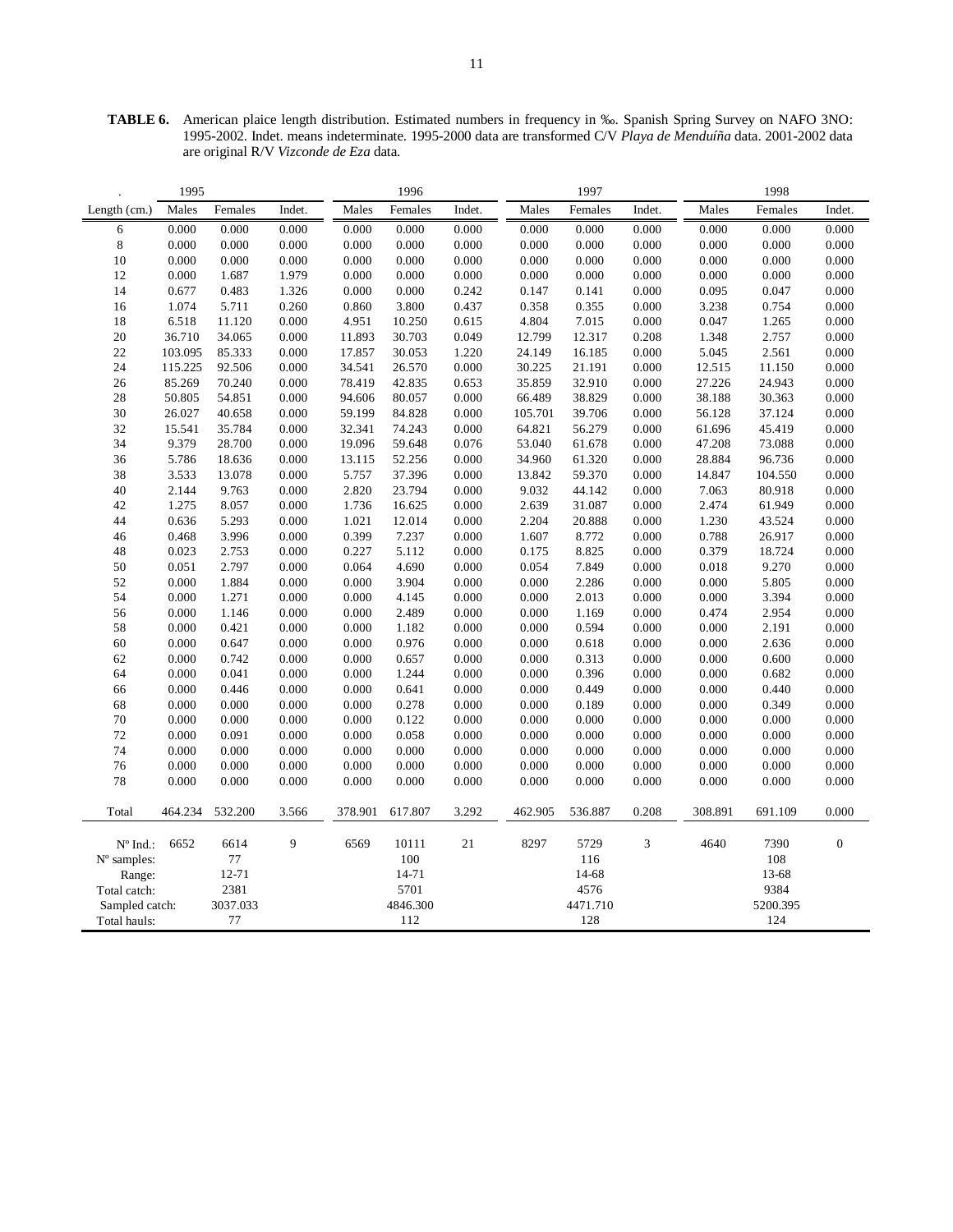**TABLE 6 (cont.).** American plaice length distribution. Estimated numbers in frequency in ‰. Spanish Spring Survey on NAFO 3NO: 1995-2002. Indet. means indeterminate. 1995-2000 data are transformed C/V *Playa de Menduíña* data. 2001-2002 data are original R/V *Vizconde de Eza* data.

|                   | 1999    |          |                |         | 2000     |        |         | 2001        |        |         | 2002     |        |
|-------------------|---------|----------|----------------|---------|----------|--------|---------|-------------|--------|---------|----------|--------|
| Length (cm.)      | Males   | Females  | Indet.         | Males   | Females  | Indet. | Males   | Females     | Indet. | Males   | Females  | Indet. |
| 6                 | 0.000   | 0.000    | 0.000          | 0.000   | 0.000    | 0.000  | 0.000   | 0.000       | 1.192  | 0.000   | 0.000    | 0.000  |
| 8                 | 0.000   | 0.000    | 0.000          | 0.000   | 0.000    | 0.000  | 0.021   | 0.032       | 4.613  | 0.026   | 0.000    | 0.169  |
| 10                | 0.000   | 10.157   | 10.157         | 0.000   | 0.000    | 0.000  | 0.294   | 0.686       | 0.985  | 0.586   | 1.306    | 0.000  |
| 12                | 0.000   | 40.627   | 13.617         | 10.698  | 25.583   | 0.693  | 1.915   | 3.100       | 0.432  | 7.108   | 14.576   | 0.468  |
| 14                | 0.000   | 0.819    | 0.384          | 15.366  | 18.444   | 0.016  | 8.895   | 12.887      | 1.267  | 14.487  | 17.729   | 0.114  |
| 16                | 2.600   | 5.960    | 0.000          | 79.373  | 93.141   | 0.000  | 10.853  | 13.335      | 0.201  | 4.276   | 5.762    | 0.000  |
| 18                | 3.830   | 9.909    | 0.000          | 89.110  | 130.726  | 0.016  | 44.285  | 48.188      | 0.020  | 10.335  | 12.819   | 0.000  |
| 20                | 1.281   | 0.205    | 0.000          | 25.490  | 47.860   | 0.000  | 123.739 | 107.422     | 0.000  | 26.639  | 27.380   | 0.000  |
| 22                | 2.682   | 4.656    | 0.000          | 5.750   | 6.284    | 0.000  | 97.613  | 101.564     | 0.000  | 54.975  | 38.631   | 0.000  |
| 24                | 5.344   | 2.799    | 0.000          | 3.756   | 2.614    | 0.000  | 31.528  | 49.790      | 0.000  | 107.492 | 95.184   | 0.000  |
| 26                | 20.950  | 5.200    | 0.000          | 3.878   | 3.475    | 0.000  | 8.114   | 11.576      | 0.000  | 88.930  | 119.780  | 0.000  |
| 28                | 50.324  | 21.458   | 0.000          | 6.752   | 1.604    | 0.000  | 5.438   | 5.230       | 0.000  | 34.962  | 69.061   | 0.000  |
| 30                | 75.587  | 36.551   | 0.000          | 19.107  | 4.813    | 0.000  | 14.805  | 2.829       | 0.000  | 14.692  | 23.490   | 0.000  |
| 32                | 87.005  | 39.576   | 0.000          | 35.107  | 9.473    | 0.000  | 28.915  | 2.546       | 0.000  | 18.181  | 7.458    | 0.000  |
| 34                | 61.324  | 35.358   | 0.000          | 30.705  | 21.049   | 0.000  | 34.747  | 6.459       | 0.000  | 20.738  | 4.457    | 0.000  |
| 36                | 37.180  | 44.072   | 0.000          | 19.680  | 24.748   | 0.000  | 24.994  | 14.652      | 0.000  | 15.765  | 4.408    | 0.000  |
| 38                | 18.814  | 68.415   | 0.000          | 10.322  | 29.060   | 0.000  | 9.627   | 22.493      | 0.000  | 9.927   | 8.116    | 0.000  |
| 40                | 8.781   | 67.097   | 0.000          | 5.139   | 39.649   | 0.000  | 4.338   | 25.245      | 0.000  | 3.758   | 17.625   | 0.000  |
| 42                | 3.282   | 66.384   | 0.000          | 1.865   | 43.205   | 0.000  | 1.871   | 25.718      | 0.173  | 1.808   | 21.227   | 0.000  |
| 44                | 1.237   | 45.965   | 0.000          | 0.836   | 39.312   | 0.000  | 1.222   | 26.655      | 0.000  | 0.527   | 21.186   | 0.000  |
| 46                | 0.706   | 28.116   | 0.000          | 0.575   | 28.460   | 0.000  | 0.258   | 23.126      | 0.000  | 0.260   | 18.817   | 0.000  |
| 48                | 0.000   | 18.464   | 0.000          | 0.507   | 18.084   | 0.000  | 0.000   | 13.860      | 0.000  | 0.026   | 12.071   | 0.000  |
| 50                | 0.066   | 14.648   | 0.000          | 0.095   | 11.692   | 0.000  | 0.000   | 7.571       | 0.000  | 0.071   | 8.838    | 0.000  |
| 52                | 0.000   | 8.879    | 0.000          | 0.272   | 12.249   | 0.000  | 0.000   | 4.674       | 0.000  | 0.058   | 4.187    | 0.000  |
| 54                | 0.000   | 7.740    | 0.000          | 0.000   | 7.866    | 0.000  | 0.000   | 2.836       | 0.000  | 0.058   | 4.099    | 0.000  |
| 56                | 0.000   | 5.619    | 0.000          | 0.000   | 5.848    | 0.000  | 0.000   | 2.345       | 0.000  | 0.000   | 2.493    | 0.000  |
| 58                | 0.000   | 2.379    | 0.000          | 0.000   | 3.033    | 0.000  | 0.000   | 0.799       | 0.000  | 0.000   | 1.400    | 0.000  |
| 60                | 0.000   | 1.578    | 0.000          | 0.000   | 2.373    | 0.000  | 0.000   | 0.868       | 0.000  | 0.000   | 0.415    | 0.000  |
| 62                | 0.000   | 1.029    | 0.000          | 0.000   | 2.353    | 0.000  | 0.000   | 0.739       | 0.000  | 0.000   | 0.654    | 0.000  |
| 64                | 0.000   | 0.852    | 0.000          | 0.000   | 1.091    | 0.000  | 0.000   | 0.216       | 0.000  | 0.000   | 0.116    | 0.000  |
| 66                | 0.000   | 0.250    | 0.000          | 0.000   | 0.674    | 0.000  | 0.000   | 0.000       | 0.000  | 0.000   | 0.136    | 0.000  |
| 68                | 0.000   | 0.000    | 0.000          | 0.000   | 0.000    | 0.000  | 0.000   | 0.159       | 0.000  | 0.000   | 0.144    | 0.000  |
| 70                | 0.000   | 0.000    | 0.000          | 0.000   | 0.100    | 0.000  | 0.000   | 0.045       | 0.000  | 0.000   | 0.000    | 0.000  |
| 72                | 0.000   | 0.000    | 0.000          | 0.000   | 0.031    | 0.000  | 0.000   | 0.000       | 0.000  | 0.000   | 0.000    | 0.000  |
| 74                | 0.000   | 0.000    | 0.000          | 0.000   | 0.000    | 0.000  | 0.000   | 0.000       | 0.000  | 0.000   | 0.000    | 0.000  |
| 76                | 0.000   | 0.000    | 0.000          | 0.000   | 0.000    | 0.000  | 0.000   | 0.000       | 0.000  | 0.000   | 0.000    | 0.000  |
| 78                | 0.000   | 0.087    | 0.000          | 0.000   | 0.000    | 0.000  | 0.000   | 0.000       | 0.000  | 0.000   | 0.000    | 0.000  |
|                   |         |          |                |         |          |        |         |             |        |         |          |        |
| Total             | 380.993 | 594.850  | 24.157         | 364.382 | 634.893  | 0.726  | 453.472 | 537.646     | 8.883  | 435.686 | 563.564  | 0.751  |
| $N^{\circ}$ Ind.: | 4541    | 7742     | $\overline{4}$ | 3732    | 7721     | 5      | 4996    | 7906        | 114    | 5873    | 7234     | 12     |
| N° samples:       |         | 93       |                |         | 96       |        |         | $8\sqrt{1}$ |        |         | 108      |        |
| Range:            |         | 10-77    |                |         | 11-72    |        |         | 5-70        |        |         | $7 - 68$ |        |
| Total catch:      |         | 11614    |                |         | 17075    |        |         | 11477       |        |         | 9201     |        |
| Sampled catch:    |         | 5974.244 |                |         | 5457.327 |        |         | 3387.690    |        |         | 3675.226 |        |
| Total hauls:      |         | 114      |                |         | 118      |        |         | 83          |        |         | 125      |        |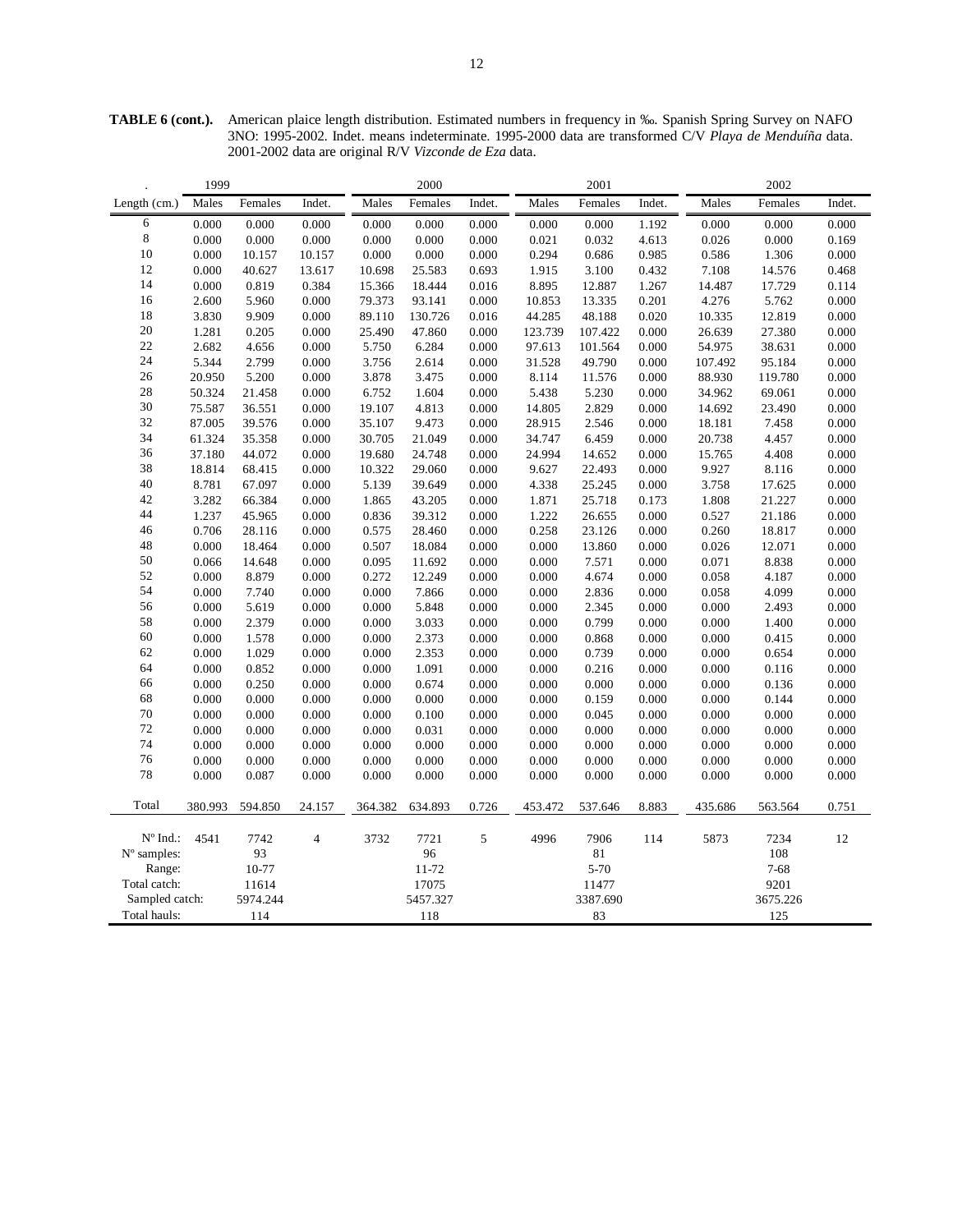**TABLE 7.-** American plaice length distribution in estimated numbers (,000). Spanish Spring Survey on NAFO 3NO: 1999-2002. Indet. means indeterminate. 1999-2000 data are transformed C/V *Playa de Menduíña* data. 2001-2002 data are original from R/V *Vizconde de Eza*.

|                   | 1999             |                  |                  |                  | 2000             |                  |                  | 2001           |                  |                  | 2002             |                  |
|-------------------|------------------|------------------|------------------|------------------|------------------|------------------|------------------|----------------|------------------|------------------|------------------|------------------|
| Lenght (cm.)      | Males            | Females          | Indet.           | Males            | Females          | Indet.           | Males            | Females        | Indet.           | Males            | Females          | Indet.           |
| 6                 | $\boldsymbol{0}$ | $\boldsymbol{0}$ | $\boldsymbol{0}$ | $\boldsymbol{0}$ | $\boldsymbol{0}$ | $\boldsymbol{0}$ | $\mathbf{0}$     | $\mathbf{0}$   | 530              | $\boldsymbol{0}$ | $\boldsymbol{0}$ | $\mathbf{0}$     |
| 8                 | $\overline{0}$   | $\mathbf{0}$     | $\mathbf{0}$     | $\mathbf{0}$     | $\mathbf{0}$     | $\mathbf{0}$     | 9                | 14             | 2053             | $\tau$           | $\mathbf{0}$     | 47               |
| 10                | $\mathbf{0}$     | 1743             | 1743             | $\boldsymbol{0}$ | $\overline{0}$   | $\boldsymbol{0}$ | 131              | 305            | 438              | 162              | 362              | $\boldsymbol{0}$ |
| 12                | $\overline{0}$   | 6972             | 2337             | 4103             | 9813             | 266              | 852              | 1379           | 192              | 1969             | 4039             | 130              |
| 14                | $\mathbf{0}$     | 140              | 66               | 5894             | 7075             | 6                | 3958             | 5735           | 564              | 4014             | 4912             | 32               |
| 16                | 446              | 1023             | $\mathbf{0}$     | 30445            | 35726            | $\boldsymbol{0}$ | 4830             | 5934           | 90               | 1185             | 1597             | $\boldsymbol{0}$ |
| 18                | 657              | 1700             | $\mathbf{0}$     | 34180            | 50142            | 6                | 19707            | 21444          | 9                | 2864             | 3552             | $\mathbf{0}$     |
| 20                | 220              | 35               | $\boldsymbol{0}$ | 9777             | 18358            | $\boldsymbol{0}$ | 55064            | 47802          | $\boldsymbol{0}$ | 7381             | 7587             | $\boldsymbol{0}$ |
| 22                | 460              | 799              | $\boldsymbol{0}$ | 2206             | 2410             | $\boldsymbol{0}$ | 43438            | 45196          | $\boldsymbol{0}$ | 15233            | 10704            | $\boldsymbol{0}$ |
| 24                | 917              | 480              | $\mathbf{0}$     | 1441             | 1003             | $\boldsymbol{0}$ | 14030            | 22157          | $\boldsymbol{0}$ | 29785            | 26374            | $\boldsymbol{0}$ |
| 26                | 3595             | 892              | $\boldsymbol{0}$ | 1488             | 1333             | $\boldsymbol{0}$ | 3611             | 5151           | $\boldsymbol{0}$ | 24641            | 33190            | $\boldsymbol{0}$ |
| 28                | 8636             | 3683             | $\mathbf{0}$     | 2590             | 615              | $\overline{0}$   | 2420             | 2328           | $\mathbf{0}$     | 9688             | 19136            | $\boldsymbol{0}$ |
| 30                | 12972            | 6273             | $\boldsymbol{0}$ | 7329             | 1846             | $\boldsymbol{0}$ | 6588             | 1259           | $\boldsymbol{0}$ | 4071             | 6509             | $\mathbf{0}$     |
| 32                | 14932            | 6792             | $\boldsymbol{0}$ | 13466            | 3633             | $\boldsymbol{0}$ | 12867            | 1133           | $\boldsymbol{0}$ | 5038             | 2067             | $\boldsymbol{0}$ |
| 34                | 10524            | 6068             | $\mathbf{0}$     | 11777            | 8074             | $\boldsymbol{0}$ | 15462            | 2874           | $\mathbf{0}$     | 5746             | 1235             | $\mathbf{0}$     |
| 36                | 6381             | 7564             | $\boldsymbol{0}$ | 7549             | 9492             | $\boldsymbol{0}$ | 11122            | 6520           | $\boldsymbol{0}$ | 4368             | 1221             | $\boldsymbol{0}$ |
| 38                | 3229             | 11741            | $\mathbf{0}$     | 3959             | 11146            | $\boldsymbol{0}$ | 4284             | 10009          | $\mathbf{0}$     | 2751             | 2249             | $\mathbf{0}$     |
| 40                | 1507             | 11515            | $\mathbf{0}$     | 1971             | 15208            | $\boldsymbol{0}$ | 1930             | 11234          | $\boldsymbol{0}$ | 1041             | 4884             | $\boldsymbol{0}$ |
| 42                | 563              | 11393            | $\boldsymbol{0}$ | 715              | 16572            | $\boldsymbol{0}$ | 833              | 11444          | 77               | 501              | 5882             | $\boldsymbol{0}$ |
| 44                | 212              | 7888             | $\boldsymbol{0}$ | 321              | 15079            | $\boldsymbol{0}$ | 544              | 11861          | $\boldsymbol{0}$ | 146              | 5870             | $\boldsymbol{0}$ |
| 46                | 121              | 4825             | $\boldsymbol{0}$ | 220              | 10916            | $\boldsymbol{0}$ | 115              | 10291          | $\boldsymbol{0}$ | 72               | 5214             | $\boldsymbol{0}$ |
| 48                | $\mathbf{0}$     | 3169             | $\mathbf{0}$     | 194              | 6937             | $\boldsymbol{0}$ | $\mathbf{0}$     | 6167           | $\boldsymbol{0}$ | $\overline{7}$   | 3345             | $\boldsymbol{0}$ |
| 50                | 11               | 2514             | $\boldsymbol{0}$ | 36               | 4485             | $\boldsymbol{0}$ | $\boldsymbol{0}$ | 3369           | $\boldsymbol{0}$ | 20               | 2449             | $\boldsymbol{0}$ |
| 52                | $\boldsymbol{0}$ | 1524             | $\boldsymbol{0}$ | 104              | 4698             | $\boldsymbol{0}$ | $\mathbf{0}$     | 2080           | $\boldsymbol{0}$ | 16               | 1160             | $\boldsymbol{0}$ |
| 54                | $\overline{0}$   | 1328             | $\boldsymbol{0}$ | $\boldsymbol{0}$ | 3017             | $\boldsymbol{0}$ | $\mathbf{0}$     | 1262           | $\boldsymbol{0}$ | 16               | 1136             | $\boldsymbol{0}$ |
| 56                | $\mathbf{0}$     | 964              | $\boldsymbol{0}$ | $\boldsymbol{0}$ | 2243             | $\boldsymbol{0}$ | $\mathbf{0}$     | 1044           | $\boldsymbol{0}$ | $\boldsymbol{0}$ | 691              | $\boldsymbol{0}$ |
| 58                | $\overline{0}$   | 408              | $\mathbf{0}$     | $\overline{0}$   | 1163             | $\boldsymbol{0}$ | $\overline{0}$   | 356            | $\boldsymbol{0}$ | $\boldsymbol{0}$ | 388              | $\boldsymbol{0}$ |
| 60                | $\mathbf{0}$     | 271              | $\mathbf{0}$     | $\overline{0}$   | 910              | $\boldsymbol{0}$ | $\overline{0}$   | 386            | $\boldsymbol{0}$ | $\boldsymbol{0}$ | 115              | $\boldsymbol{0}$ |
| 62                | $\mathbf{0}$     | 177              | $\boldsymbol{0}$ | $\boldsymbol{0}$ | 902              | $\boldsymbol{0}$ | $\boldsymbol{0}$ | 329            | $\boldsymbol{0}$ | $\boldsymbol{0}$ | 181              | $\boldsymbol{0}$ |
| 64                | $\overline{0}$   | 146              | $\mathbf{0}$     | $\overline{0}$   | 418              | $\overline{0}$   | $\overline{0}$   | 96             | $\mathbf{0}$     | $\boldsymbol{0}$ | 32               | $\boldsymbol{0}$ |
| 66                | $\mathbf{0}$     | 43               | $\boldsymbol{0}$ | $\boldsymbol{0}$ | 259              | $\boldsymbol{0}$ | $\boldsymbol{0}$ | $\mathbf{0}$   | $\boldsymbol{0}$ | $\boldsymbol{0}$ | 38               | $\boldsymbol{0}$ |
| 68                | $\overline{0}$   | $\mathbf{0}$     | $\overline{0}$   | $\overline{0}$   | $\boldsymbol{0}$ | $\overline{0}$   | $\mathbf{0}$     | 71             | $\mathbf{0}$     | $\mathbf{0}$     | 40               | $\mathbf{0}$     |
| 70                | $\overline{0}$   | $\boldsymbol{0}$ | $\overline{0}$   | $\boldsymbol{0}$ | 38               | $\boldsymbol{0}$ | $\overline{0}$   | 20             | $\boldsymbol{0}$ | $\boldsymbol{0}$ | $\boldsymbol{0}$ | $\boldsymbol{0}$ |
| 72                | $\mathbf{0}$     | $\boldsymbol{0}$ | $\theta$         | $\boldsymbol{0}$ | 12               | $\theta$         | $\Omega$         | $\mathbf{0}$   | $\boldsymbol{0}$ | $\boldsymbol{0}$ | $\boldsymbol{0}$ | $\boldsymbol{0}$ |
| 74                | $\overline{0}$   | $\overline{0}$   | $\overline{0}$   | $\overline{0}$   | $\overline{0}$   | $\overline{0}$   | $\overline{0}$   | $\overline{0}$ | $\overline{0}$   | $\overline{0}$   | $\overline{0}$   | $\boldsymbol{0}$ |
| 76                | $\overline{0}$   | $\boldsymbol{0}$ | $\overline{0}$   | $\boldsymbol{0}$ | $\boldsymbol{0}$ | $\boldsymbol{0}$ | $\overline{0}$   | $\mathbf{0}$   | $\boldsymbol{0}$ | $\boldsymbol{0}$ | $\boldsymbol{0}$ | $\boldsymbol{0}$ |
| 78                | $\overline{0}$   | 15               | $\overline{0}$   | $\overline{0}$   | $\overline{0}$   | $\overline{0}$   | $\overline{0}$   | $\overline{0}$ | $\mathbf{0}$     | $\mathbf{0}$     | $\overline{0}$   | $\mathbf{0}$     |
|                   |                  |                  |                  |                  |                  |                  |                  |                |                  |                  |                  |                  |
| Total             | 65385            | 102087           | 4146             | 139765           | 243524           | 278              | 201794           | 239251         | 3953             | 120723           | 156157           | 208              |
| $N^{\circ}$ Ind.: | 4541             | 7742             | $\overline{4}$   | 3732             | 7721             | 5                | 4996             | 7906           | 114              | 5873             | 7234             | 12               |
| N° samples:       |                  | 93               |                  |                  | 96               |                  |                  | 81             |                  |                  | 108              |                  |
| Range:            |                  | 10-77            |                  |                  | 11-72            |                  |                  | $5-70$         |                  |                  | $7 - 68$         |                  |
| Estim.            |                  |                  |                  |                  |                  |                  |                  |                |                  |                  |                  |                  |
| Biomass:          |                  | 120936           |                  |                  | 168193           |                  |                  | 101309         |                  |                  | 69498            |                  |
| Total catch:      |                  | 11614            |                  |                  | 17075            |                  |                  | 11477          |                  |                  | 9201             |                  |
| Sampled catch:    |                  | 5974.244         |                  |                  | 5457.327         |                  |                  | 3387.690       |                  |                  | 3675.226         |                  |
| Total hauls:      |                  | 114              |                  |                  | 118              |                  |                  | 83             |                  |                  | 125              |                  |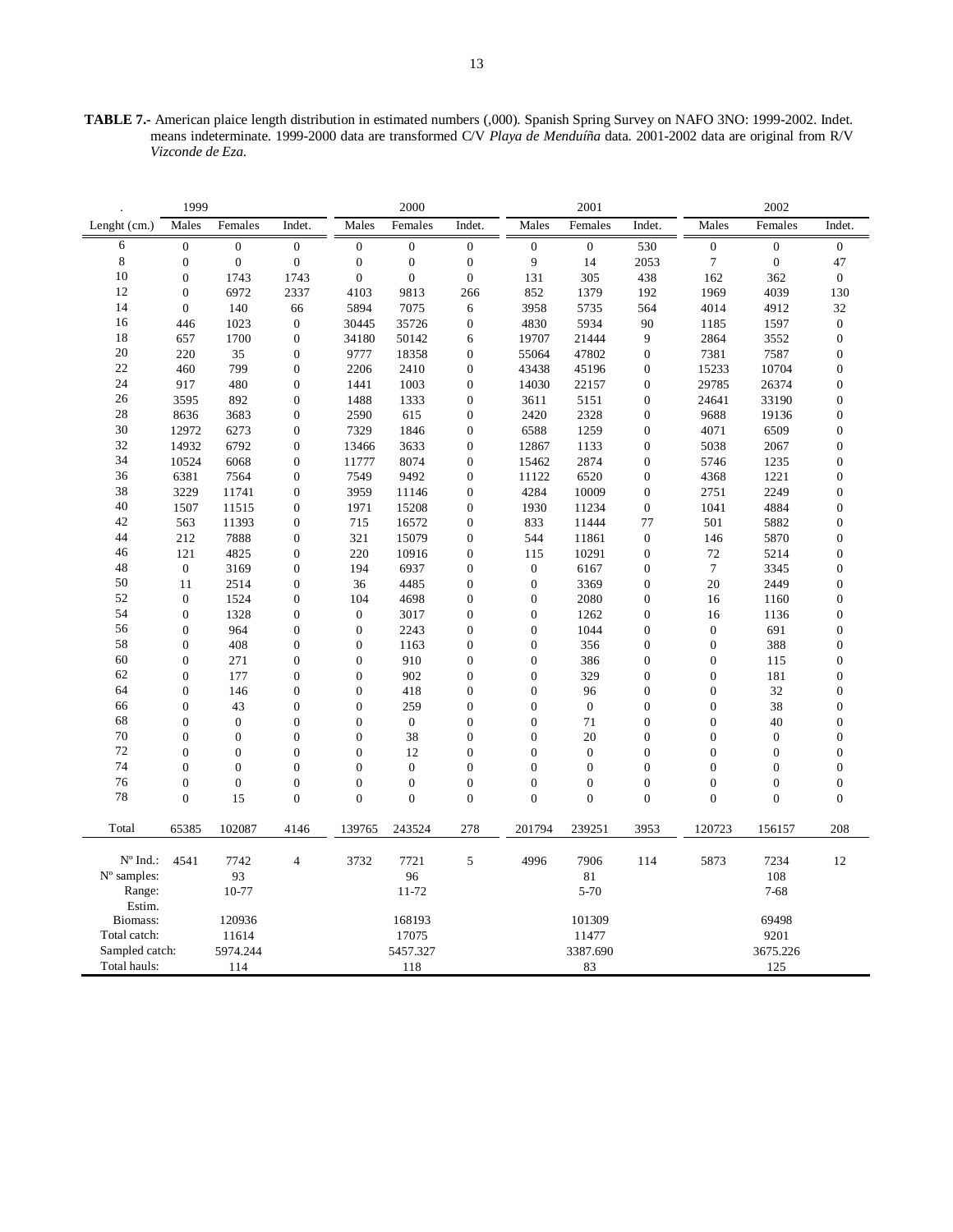

**Fig. 1.** American plaice stratified mean catches in Kg and ±SD by stratum and year. Spanish Spring surveys on NAFO Div. 3NO: 1995-2002 (1995-2000 transformed data from C/V *Playa de Menduíña*; 2001- 2002 original data from R/V *Vizconde de Eza*).



**Fig. 2.** American plaice abundance in thousand and ±SD by stratum and year. Spanish Spring surveys on NAFO Div. 3NO: 1995-2002 (1995-2000 transformed data from C/V *Playa de Menduíña*; 2001-2002 original data from R/V *Vizconde de Eza*).



**Fig. 3.** American plaice biomass in tons and ±SD by stratum and year. Spanish Spring surveys on NAFO Div. 3NO: 1995-2002 (1995-2000 transformed data from C/V *Playa de Menduíña*; 2001-2002 original data from R/V *Vizconde de Eza*).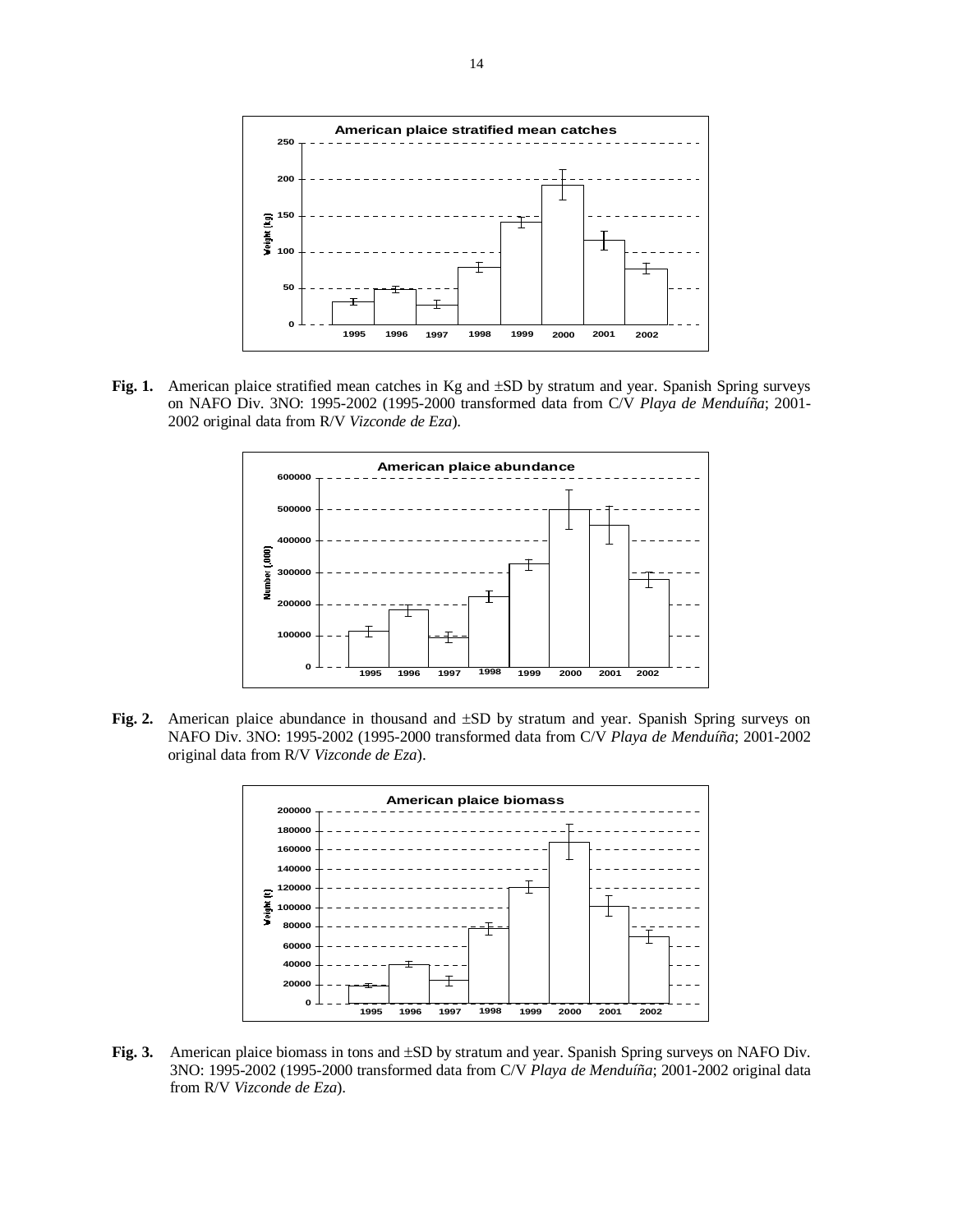

**Fig. 4.** American plaice length distribution (cm) on NAFO 3NO: 1995-2002. Frequency in ‰. 1995-2000 data are transformed data from C/V *Playa de Menduíña*, and 2001-2002 data are original from R/V *Vizconde de Eza*.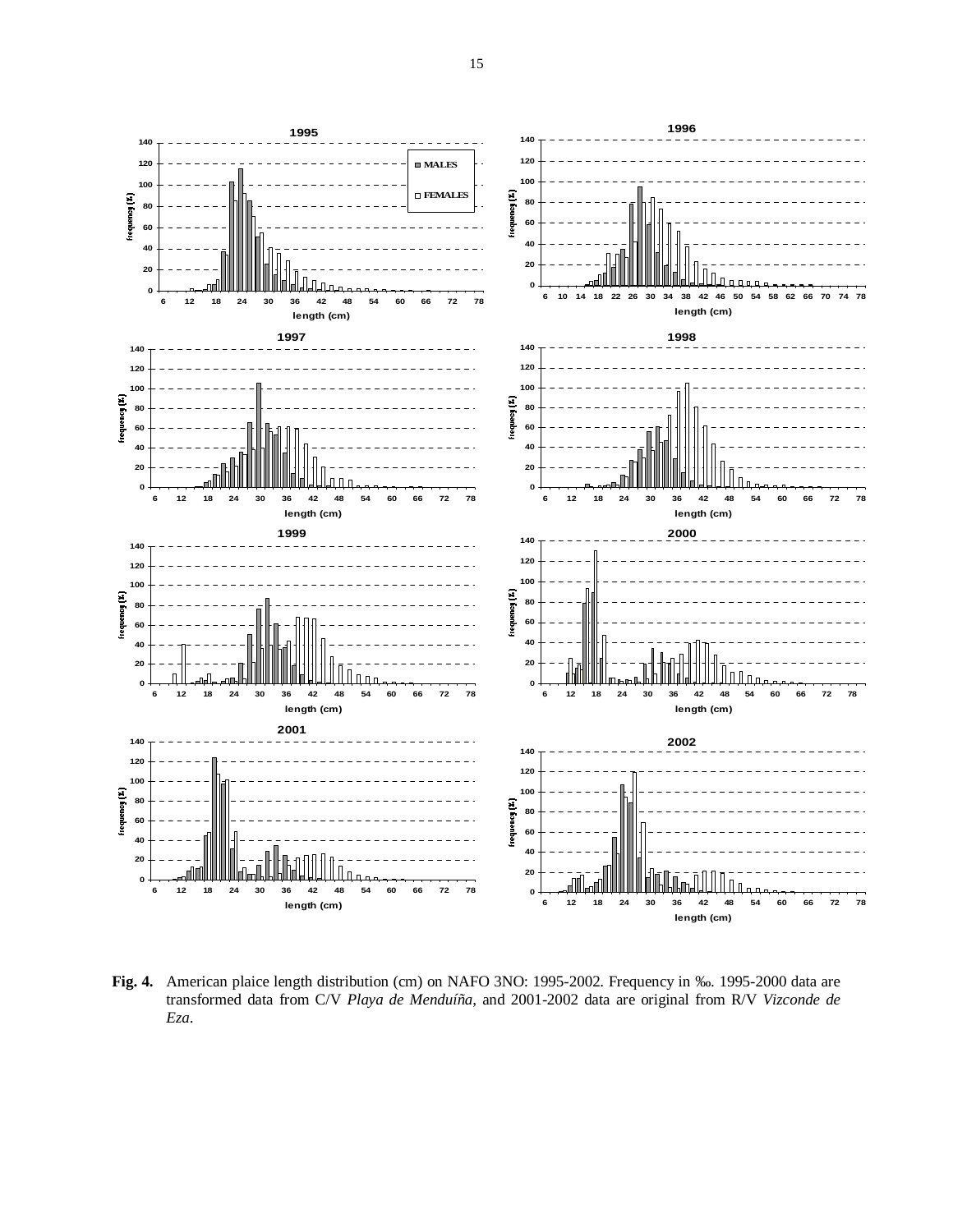

**Fig. 5.** Length distribution by sex of American plaice in estimated numbers ('000) on NAFO 3NO for the period 1999-2002. 1999-2000 data are transformed C/V *Playa de Menduíña* data.